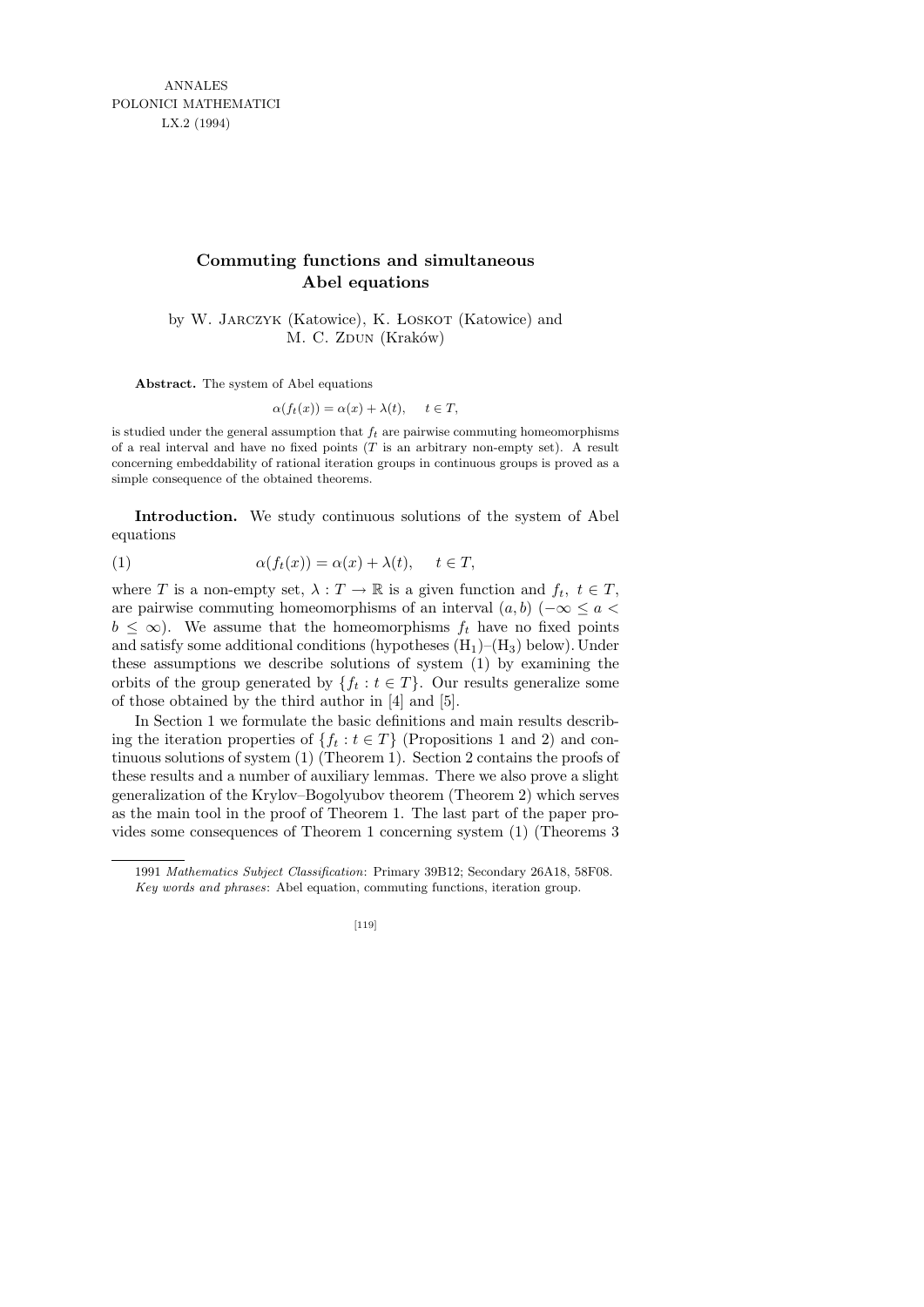and 4, Corollaries 3 and 4) as well as the problem of embeddability of rational iteration groups in continuous groups (Corollary 2).

1. Basic notions and main results. Let  $(a, b)$  ( $-\infty \le a < b \le \infty$ ) be an interval. In what follows  $A$  will stand for the set of all homeomorphisms mapping  $(a, b)$  onto itself and having no fixed points. Observe that any element of  $A$  is a strictly increasing function.

The following notions play a fundamental role in the paper.

Given commuting homeomorphisms  $f$  and  $g$  mapping  $(a, b)$  onto itself we say that the pair  $(f, g)$  is *periodic* if

 $\forall_{x\in(a,b)}\exists_{m,n\in\mathbb{Z}\setminus\{0\}} f^m(x) = g^n(x),$ 

and  $(f, g)$  is aperiodic if

 $\forall_{x \in (a,b)} \forall_{m,n \in \mathbb{Z} \setminus \{0\}} f^m(x) \neq g^n(x).$ 

(Here and in what follows the symbol  $f<sup>m</sup>$  stands for the *mth* iterate of f. Alternatively, periodic and aperiodic pairs are called iteratively commensurable and iteratively incommensurable, respectively.)

Remark 1 ([2, Corollary 4.2]). Let  $f, g \in \mathcal{A}$  commute. The pair  $(f, g)$ is periodic if and only if  $f<sup>m</sup> = g<sup>n</sup>$  for some non-zero integers  $m, n$ .

Let  $f, g \in \mathcal{A}$  commute. For every  $x \in (a, b)$  there exists a (unique) sequence  $(s_k(x): k \in \mathbb{N})$  of integers such that

 $(2)$  $s_k(x)+1(x) \leq g^k(x) < f^{s_k(x)}(x), \quad k \in \mathbb{N},$ 

provided  $f <$  Id, and

$$
f^{s_k(x)+1}(x) \ge g^k(x) > f^{s_k(x)}(x), \quad k \in \mathbb{N},
$$

if  $f > Id$ . It follows from [7, Theorem 1, Remark 2 and Lemma 4] that for every  $x \in (a, b)$  there exists a finite non-zero limit

$$
\nu(f,g) = \lim_{k \to \infty} s_k(x)/k,
$$

which actually does not depend on  $x$ .

R e m a r k 2. Let  $f, g \in \mathcal{A}$  commute.

(i) ([7, Corollary 1 and Remark 2])  $\nu(f, g)$  is irrational if and only if  $(f, g)$  is aperiodic.

(ii) ([7, Theorem 2 and Remark 2]) If  $(f, g)$  is periodic and  $m, n \in \mathbb{Z}\backslash\{0\},$ then  $\nu(f,g) = m/n$  if and only if  $f^m = g^n$ .

As follows from the fact below,  $\nu(f, g)$  can be defined otherwise (cf. [2, p. 85]).

Remark 3. Let  $f, g \in \mathcal{A}$  commute. Then for every  $x \in (a, b)$ ,

$$
\nu(f,g) = \inf\{m/n : m \in \mathbb{Z}, n \in \mathbb{N}, f^m(x) < g^n(x)\} \quad \text{if } f < \text{Id},
$$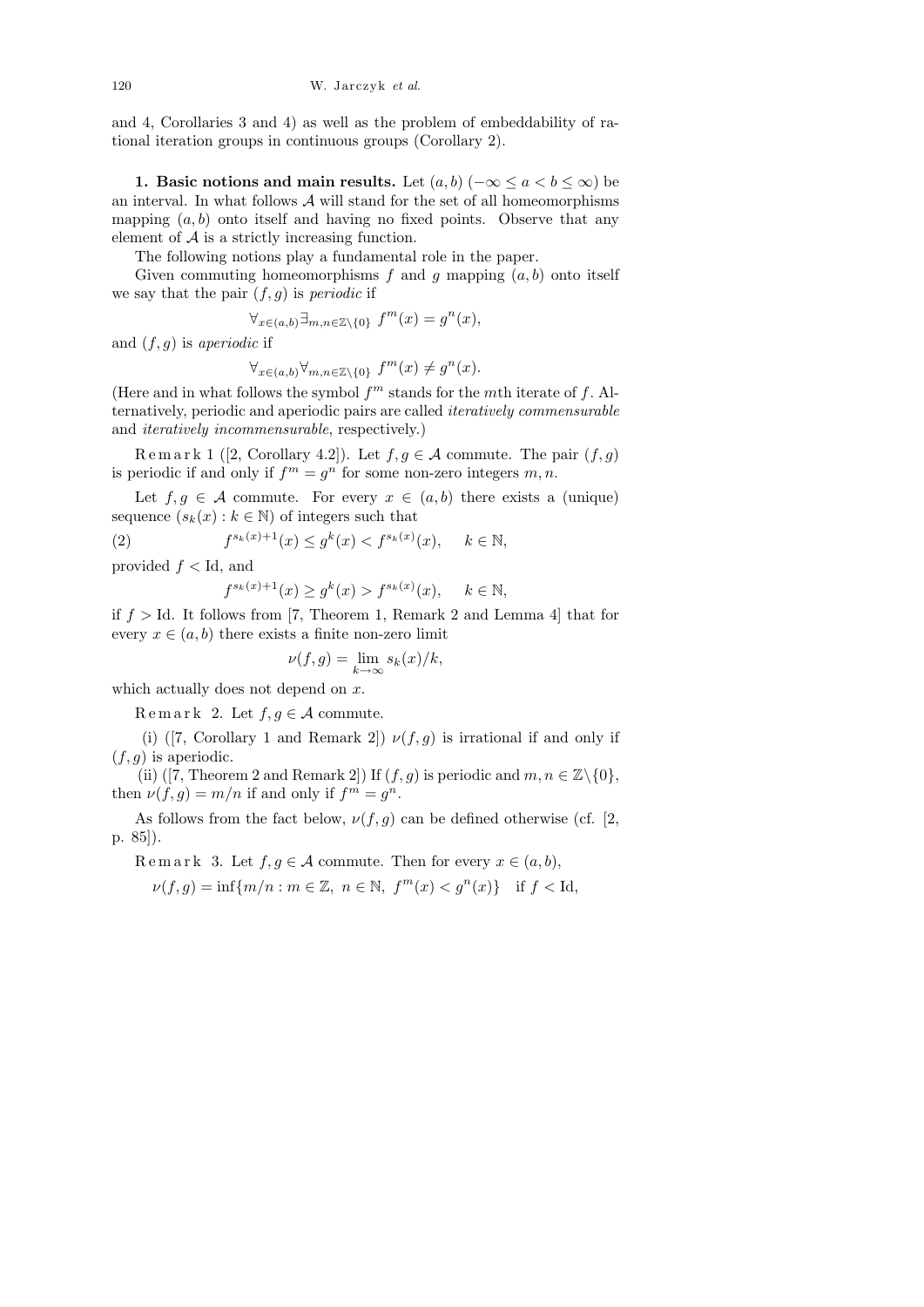$$
\nu(f,g) = \sup\{m/n : m \in \mathbb{Z}, \ n \in \mathbb{N}, \ f^m(x) < g^n(x)\} \quad \text{if } f > \text{Id}.
$$

P r o o f. By [7, Remark 2 and Lemma 5],  $\nu(f,g^{-1}) = -\nu(f,g)$  and  $\nu(g, f) = \nu(f, g)^{-1}$ . This allows us to consider only the case where  $f <$  Id and  $g <$  Id.

Fix an  $x \in (a, b)$  and let  $m \in \mathbb{Z}$  and  $n \in \mathbb{N}$  be such that  $f^m(x) < g^n(x)$ . Observe that necessarily  $m \in \mathbb{N}$ . Lemma 1 of [7] shows that  $f^{m+1} < g^n$ , whence, by [7, Theorem 3],  $m + 1 > n\nu(f, g)$ . Thus

$$
\inf\{(m+1)/n : m \in \mathbb{Z}, n \in \mathbb{N}, f^m(x) < g^n(x)\} \ge \nu(f, g).
$$

On the other hand, if  $(s_k(x): k \in \mathbb{N})$  is a sequence of integers satisfying (2), then

$$
f^{s_k(x)+2}(x) < f^{s_k(x)+1}(x) \le g^k(x), \quad k \in \mathbb{N},
$$

and  $\lim_{k\to\infty}$  $(s_k(x) + 3)/k = \nu(f, g)$  so

$$
\inf\{(m+1)/n : m \in \mathbb{Z}, n \in \mathbb{N}, f^m(x) < g^n(x)\} \le \nu(f, g).
$$

If  $f^{m}(x) < g^{n}(x)$  for  $m \in \mathbb{Z}$  and  $n \in \mathbb{N}$ , then, as one can easily verify,  $f^{km}(x) < g^{kn}(x), k \in \mathbb{N}$ . Hence

$$
\inf\{(m+1)/n : m \in \mathbb{Z}, n \in \mathbb{N}, f^m(x) < g^n(x)\} \\
= \inf\{m/n : m \in \mathbb{Z}, n \in \mathbb{N}, f^m(x) < g^n(x)\}.\n\blacksquare
$$

Let  $T$  be a non-empty set and consider the following hypothesis.

(H<sub>1</sub>)  $f_t$ ,  $t \in T$ , are pairwise commuting elements of A and for every  $k \in \mathbb{N}, t_1, \ldots, t_k \in T$ , and  $n_1, \ldots, n_k \in \mathbb{Z}$  either

$$
\forall_{x \in (a,b)} f_{t_1}^{n_1} \circ \ldots \circ f_{t_k}^{n_k}(x) = x,
$$

$$
\sum_{i=1}^{n} x_i
$$

$$
\forall_{x \in (a,b)} \ f_{t_1}^{n_1} \circ \ldots \circ f_{t_k}^{n_k}(x) \neq x.
$$

 $\text{Remar }k$  4. Hypothesis  $(H_1)$  is equivalent to the statement that the group generated by  $\{f_t : t \in T\} \subseteq \mathcal{A}$  is commutative and disjoint, that is, Id is its unique element having fixed points.

EXAMPLE. Let  $T$  be a non-empty set of reals not containing zero and let  $\alpha$  be a homeomorphism of  $(a, b)$  onto R. One can easily check that the functions  $f_t, t \in T$ , given by

$$
f_t(x) = \alpha^{-1}(\alpha(x) + t), \quad x \in (a, b),
$$

satisfy  $(H_1)$  and, moreover,  $\nu(f_s, f_t) = t/s$  for every  $s, t \in T$ .

Let  $\mathcal{F} = \{f_t : t \in T\}$  be a family of pairwise commuting bijections of  $(a, b)$ . For any  $x \in (a, b)$  define the *F*-orbit of x by

$$
C_{\mathcal{F}}(x) = \{f_{t_1}^{n_1} \circ \ldots \circ f_{t_k}^{n_k}(x) : k \in \mathbb{N}, t_1, \ldots, t_k \in T, n_1, \ldots, n_k \in \mathbb{Z}\}\
$$

and denote by  $L_{\mathcal{F}}(x)$  the set of all its cluster points.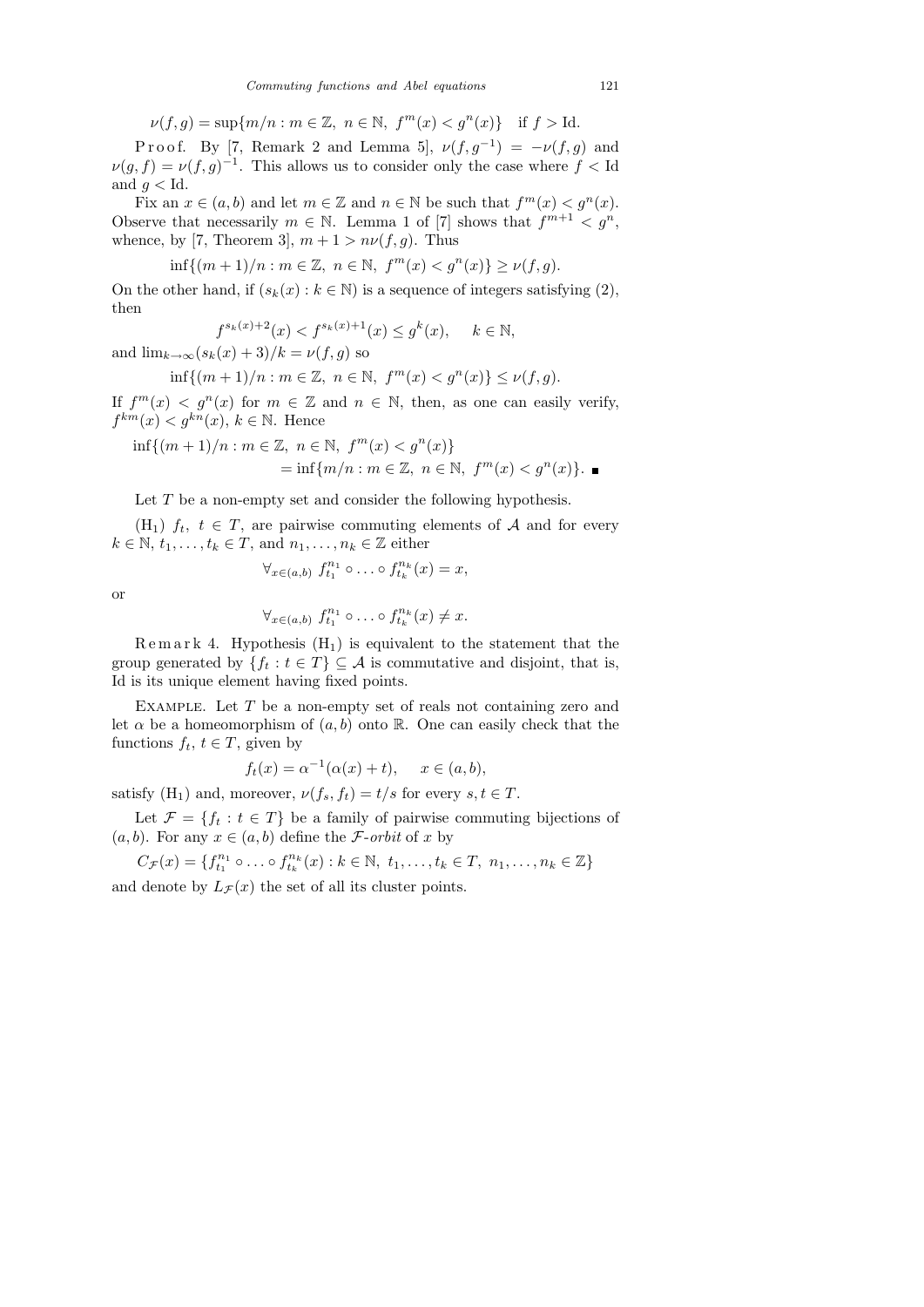PROPOSITION 1. Let  $\mathcal{F} = \{f_t : t \in T\}$  be a family of homeomorphisms satisfying hypothesis  $(H_1)$ . Then

(i)  $L_{\mathcal{F}}(x) = L_{\mathcal{F}}(y)$  for every  $x \in (a, b)$  (from now on we denote this set by  $L_{\mathcal{F}}$ );

(ii)  $f(L_{\mathcal{F}} \cap (a, b)) = L_{\mathcal{F}} \cap (a, b)$  for every  $f \in \mathcal{F}$ ;

(iii)  $L_{\mathcal{F}}$  is either a perfect nowhere dense set containing  $\{a, b\}$ , or  $L_{\mathcal{F}} =$  ${a,b}, \text{ or } L_{\mathcal{F}} = [a,b].$ 

In what follows  $t_0$  will be a fixed element of  $T$ . Given pairwise commuting elements  $f_t, t \in T$ , of A we can put

$$
\nu(t) = \nu(f_{t_0}, f_t), \quad t \in T.
$$

Observe that  $\nu(t_0) = 1$  and denote by G the additive group generated by  $\nu(T)$ . Clearly G, being a subgroup of the additive group of reals is either discrete, i.e.  $G = p\mathbb{Z}$  for a non-zero p, or G is a dense subset of R.

PROPOSITION 2. Let  $\mathcal{F} = \{f_t : t \in T\}$  be a family of homeomorphisms satisfying hypothesis  $(H_1)$ . Then the following statements are equivalent:

(i) the group G is discrete;

(ii)  $L_{\mathcal{F}} = \{a, b\};$ 

(iii) there exists a homeomorphism  $h \in \mathcal{A}$  and a function  $m : T \to \mathbb{Z}$ such that

(3) 
$$
f_t = h^{m(t)}, \quad t \in T.
$$

THEOREM 1. Let  $\mathcal{F} = \{f_t : t \in T\}$  satisfy hypothesis  $(H_1)$ .

(i) Assume that G is discrete. Then the system

(A) 
$$
\alpha(f_t(x)) = \alpha(x) + \nu(t), \quad t \in T,
$$

has a homeomorphic solution depending on an arbitrary function  $(1)$ .

(ii) Assume that  $G$  is dense in  $\mathbb R$ . Then  $(A)$  has a unique (up to an additive constant) continuous solution  $\alpha : (a, b) \to \mathbb{R}$ . This solution is monotonic and  $\alpha(L_{\mathcal{F}} \cap (a, b)) = \mathbb{R}$ . Moreover,  $\alpha$  is invertible if and only if  $L_{\mathcal{F}} = [a, b]$ .

In the last section we shall give two versions of Theorem 1 for families satisfying one of the following hypotheses:

 $(H_2)$   $f_t$ ,  $t \in T$ , are pairwise commuting elements of A and  $(f_{t_0}, f_t)$  is periodic for every  $t \in T$ .

<sup>&</sup>lt;sup>(1</sup>) This means here that there exists an interval  $I \subset (a, b)$  such that any continuous function defined on *I* which is strictly decreasing in the case  $f_{t_0}$  < Id and strictly increasing provided  $f_{t_0} >$  Id, can be uniquely extended to a homeomorphic solution  $\alpha : (a, b) \to \mathbb{R}$ of system (A).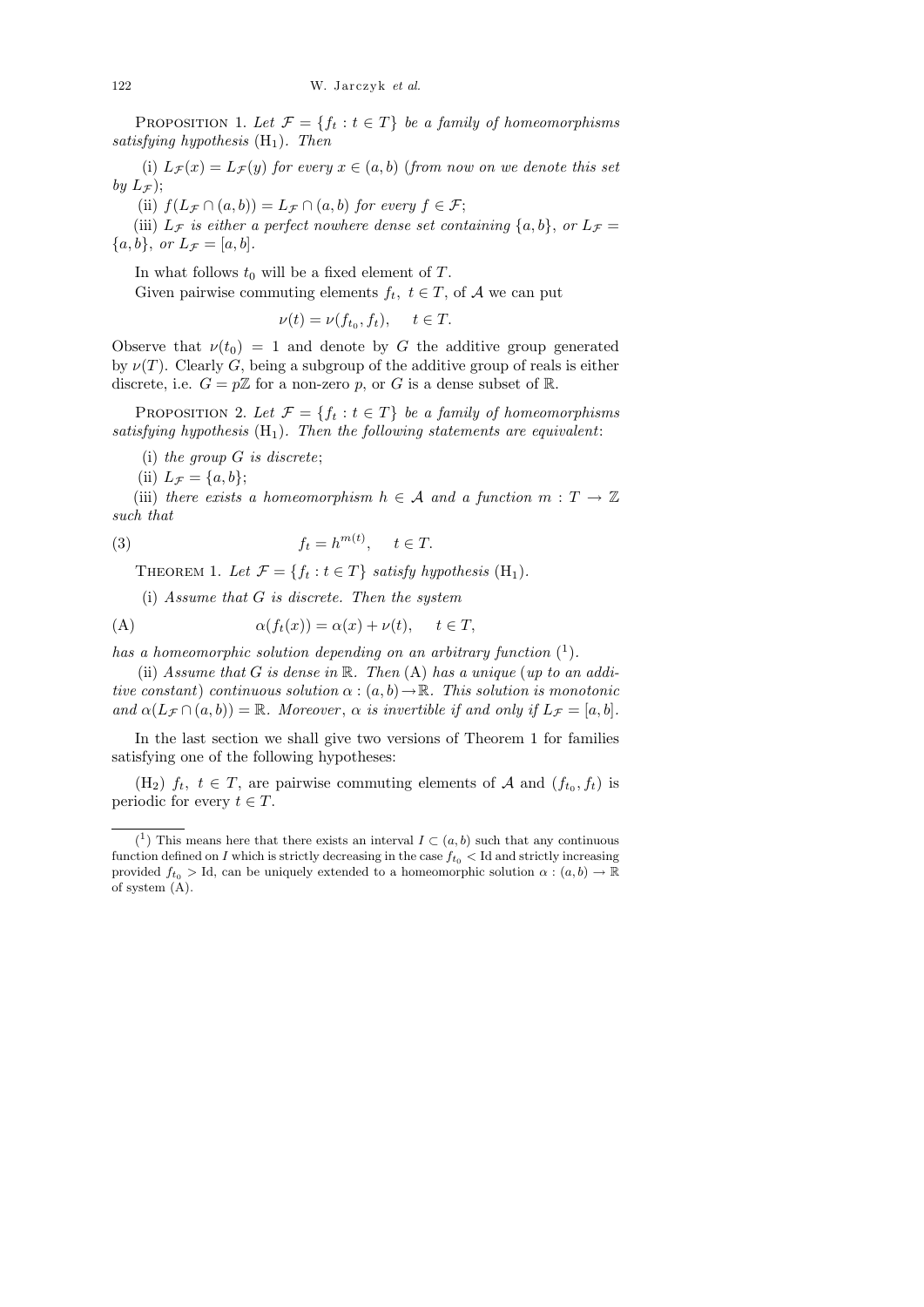(H<sub>3</sub>)  $f_t$ ,  $t \in T$ , are elements of A and there is a  $t_1 \in T$  such that  $(f_{t_0}, f_{t_1})$ is aperiodic, and

$$
f_{t_0} \circ f_t = f_t \circ f_{t_0}
$$
 and  $f_{t_1} \circ f_t = f_t \circ f_{t_1}$ ,  $t \in T$ .

We postpone the comparison of hypotheses  $(H_1)$ – $(H_3)$  to Remark 5 in the next section.

2. Proofs. We start with a version of the Krylov–Bogolyubov theorem, useful in the proof of Theorem 1.

THEOREM 2. Let X be a compact metric space and  $F_t: X \to X, t \in T$ , be pairwise commuting continuous functions. Then there exists a probability Borel measure  $\mu$  on X such that

$$
\mu(F_t^{-1}(A)) = \mu(A), \quad t \in T,
$$

for every Borel set  $A \subset X$ .

P r o o f. Let  $\mathcal{C}(X)$  be the space of all continuous real functions on X with the sup norm. According to the Riesz representation theorem the adjoint space  $C(X)^*$  can be identified with the space of all countably additive realvalued set functions of bounded variation defined on the  $\sigma$ -algebra of all Borel subsets of X.

For each  $t \in T$  the operator  $S_t : C(X) \to C(X)$  defined by

$$
S_t F = F \circ F_t
$$

is linear and continuous. Let  $P_t$  be the adjoint operator to  $S_t$ ,  $t \in T$ . It can be easily checked that for each  $t \in T$ ,

$$
(P_t \mu)(A) = \mu(F_t^{-1}(A)), \quad \mu \in \mathcal{C}(X)^*,
$$

and  $P_t(\mathcal{M}) \subset \mathcal{M}$ , where  $\mathcal{M} = {\mu \in \mathcal{C}(X)^* : \mu \geq 0, \ \mu(X) = 1}.$  Moreover, M is a convex and weak<sup>\*</sup> compact subset of  $C(X)^*$  and  $P_t$ ,  $t \in T$ , are linear and weak<sup>∗</sup> continuous. It is also clear that

$$
P_s \circ P_t = P_t \circ P_s, \quad s, t \in T.
$$

Therefore, by the Markov–Kakutani fixed point theorem (see [1, Theorem 2.4]), the operators  $P_t$ ,  $t \in T$ , have a common fixed point. This completes the proof.  $\blacksquare$ 

LEMMA 1. Assume  $(H_1)$  and let  $k \in \mathbb{N}$ ,  $t_1, \ldots, t_k \in T$ ,  $n_1, \ldots, n_k \in \mathbb{Z}$ . If  $n_1\nu(t_1) + \ldots + n_k\nu(t_k) = 0$ , then  $f_{t_1}^{n_1} \circ \ldots \circ f_{t_k}^{n_k} = \text{Id}$ .

P r o o f. Notice that, by  $(H_1)$ , for every  $t \in T$  the pair  $(f_{t_0}, f_t)$  is either periodic or aperiodic.

Let  $n_1, \ldots, n_k$  satisfy  $n_1\nu(t_1) + \ldots + n_k\nu(t_k) = 0$ . Without loss of generality we can assume that  $f_{t_0}(x) > x$  for  $x \in (a, b)$ . Suppose that  $f = f_{t_1}^{n_1} \circ \ldots \circ f_{t_k}^{n_k}$  has no fixed point and assume, for instance, that  $f(x) > x$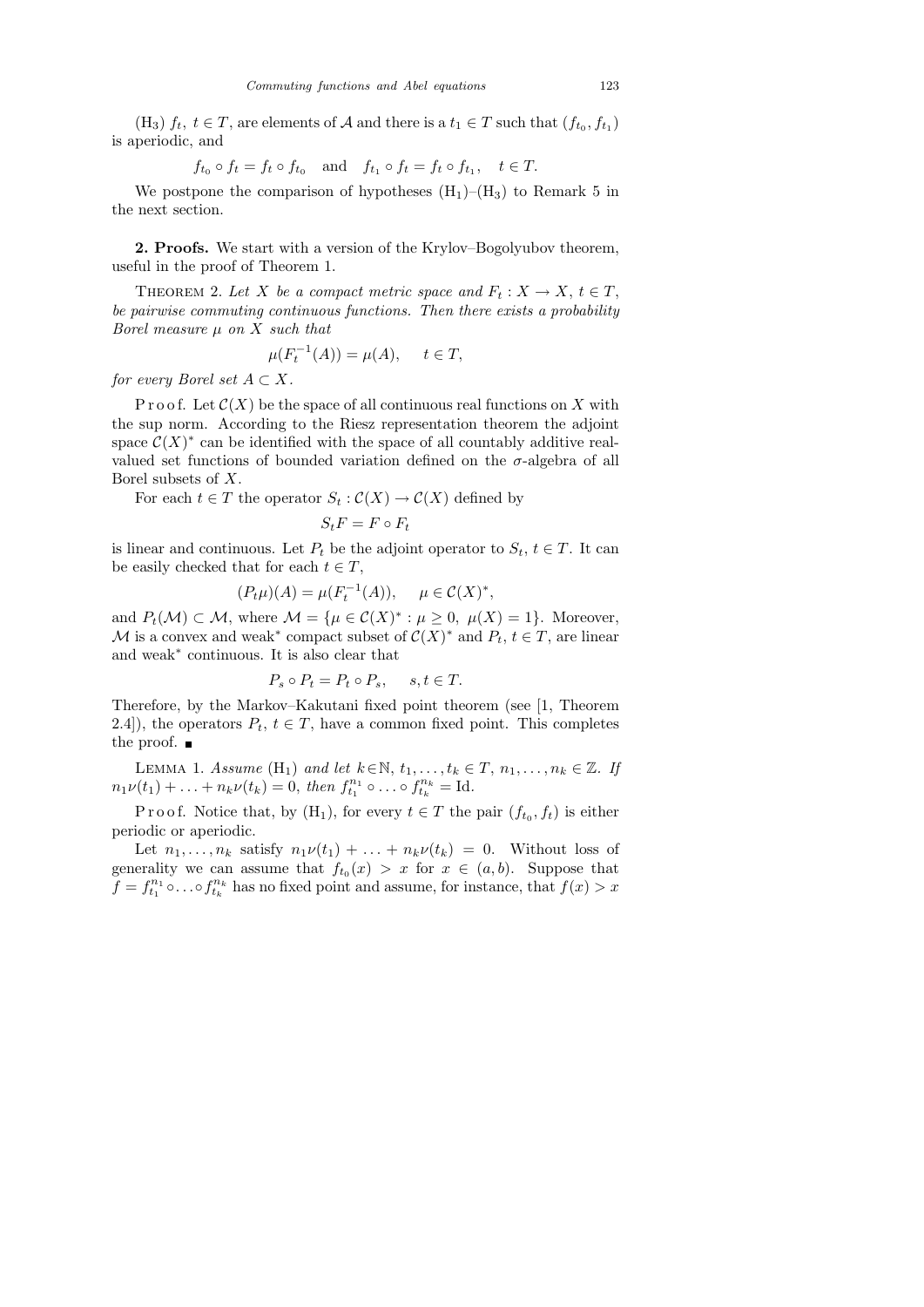for  $x \in (a, b)$ . Fix an  $x_0 \in (a, b)$  and arbitrary integers  $p_1, \ldots, p_k$  for which  $p_1\nu(t_1) + \ldots + p_k\nu(t_k) > 0$ . Since

$$
i(n_1\nu(t_1) + \ldots + n_k\nu(t_k)) = 0 < p_1\nu(t_1) + \ldots + p_k\nu(t_k), \quad i \in \mathbb{N},
$$

it follows from [2, Lemma 4.14] that

$$
f^{i}(x_0) < f^{p_1}_{t_1} \circ \dots \circ f^{p_k}_{t_k}(x_0) < b, \quad i \in \mathbb{N}.
$$

Consequently,  $(f^{i}(x_0) : i \in \mathbb{N})$ , being an increasing sequence, has a limit in  $(a, b)$ , i.e. f has a fixed point contrary to our assumption. Thus, by  $(H_1)$ ,  $f = Id.$ 

Given an additive subgroup H of R and a family  ${F_t : t \in H} \neq {F_0}$  of continuous functions mapping  $(a, b)$  onto itself we say that  $\{F_t : t \in H\}$  is a disjoint H-flow if

$$
F_s \circ F_t = F_{s+t}, \quad s, t \in H,
$$

and the graphs of any two distinct  $F_t$  are disjoint.

LEMMA 2. Assume  $(H_1)$ . Then the formula

$$
F(n_1\nu(t_1) + \ldots + n_k\nu(t_k), \cdot) = f_{t_1}^{n_1} \circ \ldots \circ f_{t_k}^{n_k},
$$
  
  $k \in \mathbb{N}, t_1, \ldots, t_k \in T, n_1, \ldots, n_k \in \mathbb{Z},$ 

correctly defines a disjoint G-flow.

P r o o f. It is enough to observe that, by Lemma 1, if  $k \in \mathbb{N}, t_1, \ldots, t_k \in T$ ,  $n_1, \ldots, n_k, m_1, \ldots, m_k \in \mathbb{Z}$  and  $n_1 \nu(t_1) + \ldots + n_k \nu(t_k) = m_1 \nu(t_1) + \ldots + m_k \nu(t_k)$  $m_k \nu(t_k)$ , then  $f_{t_1}^{n_1} \circ \dots \circ f_{t_k}^{n_k} = f_{t_1}^{m_1} \circ \dots \circ f_{t_k}^{m_k}$ .

Proof of Proposition 1. Define a  $G$ -flow  ${F_t : t \in G}$  as in Lemma 2. Then  $L_{\mathcal{F}}(x)$ ,  $x \in (a, b)$ , is just the set of all cluster points of the orbit  $\{F_t(x): t \in G\}$ . Thus, by [6, Theorem 1], the sets  $L_{\mathcal{F}}(x)$  have all the required properties except possibly  $a, b \in L_{\mathcal{F}}(x)$ . But observe that if  $f \in \mathcal{F}$  and, for instance,  $f <$  Id, then

$$
\lim_{n \to \infty} f^n(x) = a \text{ and } \lim_{n \to -\infty} f^n(x) = b. \blacksquare
$$

LEMMA 3. Let  $f_t$ ,  $t \in T$ , be pairwise commuting increasing homeomorphisms of  $(a, b)$  onto itself and let  $n \in \mathbb{Z}$  and  $r : T \to \mathbb{Z}$  be such that

$$
f_t^n = f_{t_0}^{r(t)}, \quad t \in T.
$$

Then there exists a homeomorphism h of  $(a, b)$  onto itself and  $m : T \to \mathbb{Z}$ for which

$$
f_t = h^{m(t)}, \quad t \in T.
$$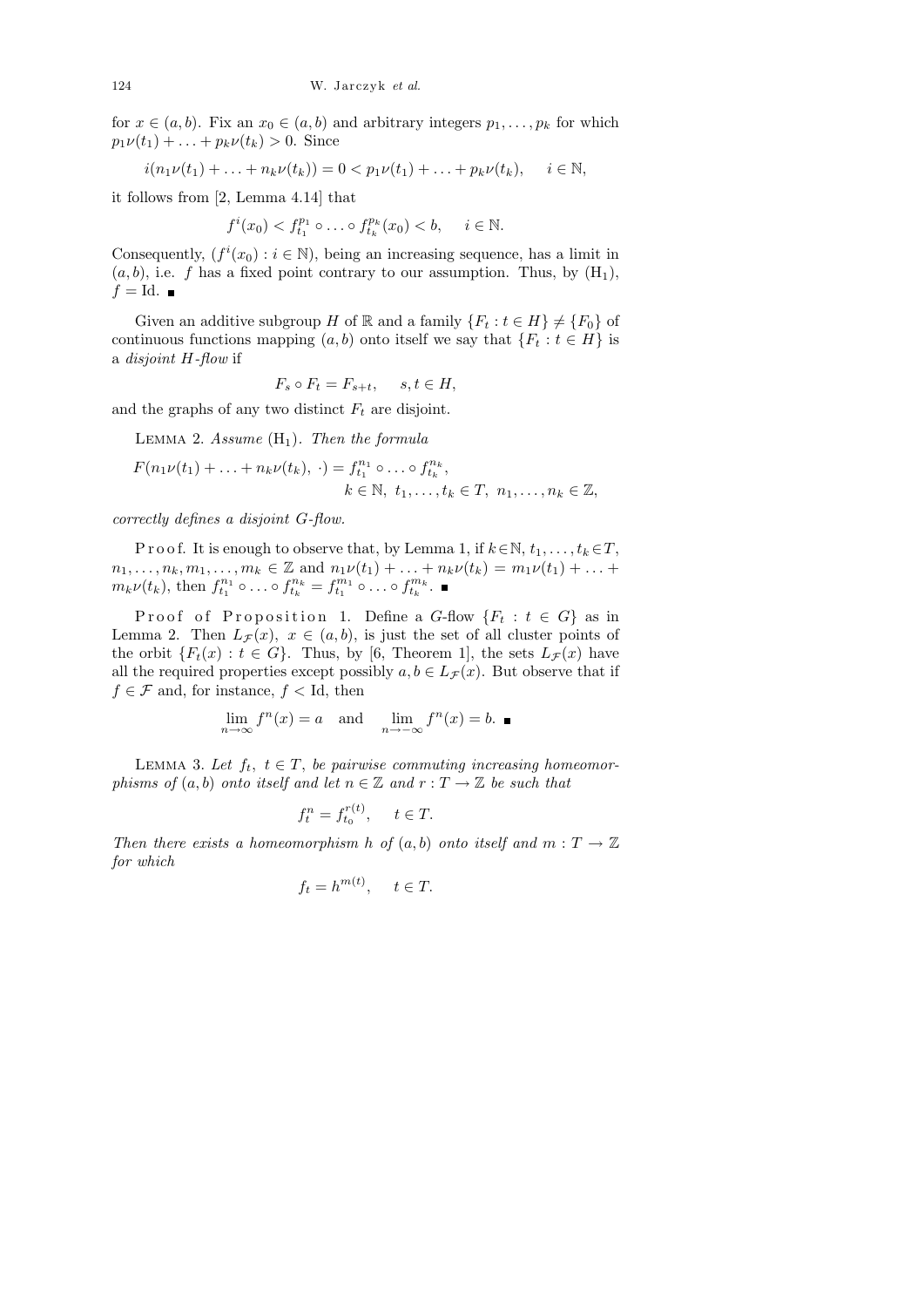P r o o f. For each  $t \in T$  put  $k(t) = \gcd(n, r(t))$ . Setting  $p(t) = n/k(t)$ and  $q(t) = r(t)/k(t)$  for each  $t \in T$  we have

$$
(f_t^{p(t)})^{k(t)} = (f_{t_0}^{q(t)})^{k(t)},
$$

that is, by Lemma 1 of [4],

(4) 
$$
f_t^{p(t)} = f_{t_0}^{q(t)}, \quad t \in T.
$$

Since  $gcd(p(t), q(t)) = 1$  for  $t \in T$ , there are  $u, v: T \to \mathbb{Z}$  such that

(5) 
$$
u(t)p(t) + v(t)q(t) = 1, \quad t \in T.
$$

Putting

$$
h_t = f_{t_0}^{u(t)} \circ f_t^{v(t)}, \quad t \in T,
$$

we obtain pairwise commuting increasing homeomorphisms of  $(a, b)$  onto itself. For each  $t \in T$  we have, by (4) and (5),

(6) 
$$
h_t^{p(t)} = (f_{t_0}^{u(t)} \circ f_t^{v(t)})^{p(t)} = f_{t_0}^{u(t)p(t) + v(t)q(t)} = f_{t_0}
$$

and

(7) 
$$
h_t^{q(t)} = (f_{t_0}^{u(t)} \circ f_t^{v(t)})^{q(t)} = f_t^{u(t)p(t)+v(t)q(t)} = f_t.
$$

It follows from the definition of p that the set  $p(T)$  is finite. Let  $p(T)$  =  $p({t_1},...,t_l)$  with  $t_1,...,t_l \in T$  such that  $p(t_i) \neq p(t_j), i, j = 1,...,l$ ,  $i \neq j$ . Then, by (6) and [4, Lemma 1],

(8) if 
$$
p(t) = p(t_i)
$$
, then  $h_t = h_{t_i}$ ,  $t \in T$ ,  $i = 1, ..., l$ .

Moreover, by (6),  $h_{t_i}^{p(t_i)} = h_{t_j}^{p(t_j)}$  $t_j^{p(i_j)}, i, j = 1, \ldots, l$ , and  $0 \notin p(T)$ . Thus, on account of [2, Lemma 4.9], there exists a homeomorphism h of  $(a, b)$  onto itself and integers  $w_1, \ldots, w_l$  such that

$$
(9) \t\t\t\t\t h_{t_i} = h^{w_i}, \quad i = 1, \ldots, l.
$$

For each  $t \in T$  put  $m(t) = w_i q(t)$ , where  $i \in \{1, ..., l\}$  is a unique number satisfying  $p(t) = p(t_i)$ . Then, by (7)–(9),

$$
f_t = h_t^{q(t)} = h_{t_i}^{q(t)} = (h^{w_i})^{q(t)} = h^{m(t)},
$$

for every  $t \in T$ , which was to be proved.  $\blacksquare$ 

LEMMA 4. Assume  $(H_2)$ . Then the following statements are equivalent:

- $(i)$  G is discrete;
- (ii) there exists a homeomorphism  $h \in \mathcal{A}$  and  $m : T \to \mathbb{Z}$  satisfying (3).

P r o o f. (i)  $\Rightarrow$  (ii). If G is discrete then  $\nu(t) = cr(t)$ ,  $t \in T$ , with some  $c \in \mathbb{R}$  and  $r : T \to \mathbb{Z}$ . Since  $\nu(t_0) = 1$ , we have  $c \neq 0$  and, consequently,

$$
r(t_0)\nu(t) = r(t)\nu(t_0), \quad t \in T.
$$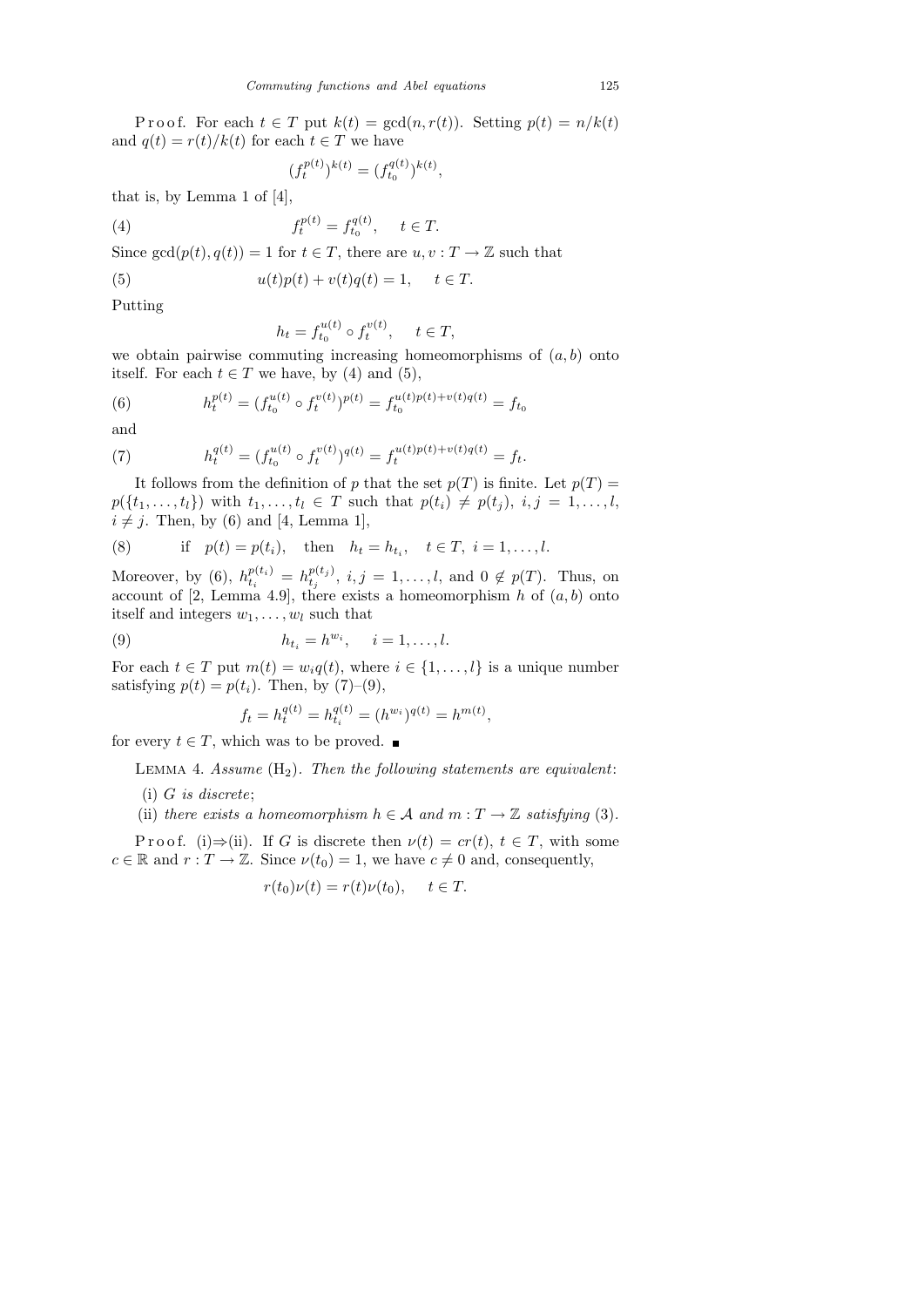Thus, by Lemma 4.15 of [2] applied to  $f_{t_0}$ ,  $f_t$ ,

$$
f_t^{r(t_0)} = f_{t_0}^{r(t)}, \quad t \in T.
$$

Therefore, Lemma 3 yields the assertion.

(ii)⇒(i). Let  $h \in \mathcal{A}$  and let  $m : T \to \mathbb{Z}$  satisfy (3). It follows from (3) that  $m(t) \neq 0, t \in T$ , and

$$
f_{t_0}^{m(t)} = h^{m(t_0)m(t)} = f_t^{m(t_0)}, \quad t \in T.
$$

Thus, in view of Remark 2(ii),  $\nu(t) = \nu(f_{t_0}, f_t) = m(t)/m(t_0)$ , for each  $t \in T$ , whence  $G = (1/m(t_0))\mathbb{Z}$ .

Now we can compare hypotheses  $(H_1)$ – $(H_3)$ .

 $R$  e m a r k 5. (i)  $(H_1)$  implies either  $(H_2)$  or  $(H_3)$ .

(ii)  $(H_2)$  implies  $(H_1)$ .

(iii) If  $f_t$ ,  $t \in T$ , satisfy  $(H_3)$  (<sup>2</sup>), then any aperiodic pair  $(f_{t_0}, f_t)$ satisfies  $(H_1)$ .

P r o o f. Statements (i) and (iii) are obvious. To prove (ii) fix  $k \in \mathbb{N}$ and  $t_1, \ldots, t_k \in T$ . It follows from  $(H_2)$  that the additive group generated by  $\nu({t_0, t_1, \ldots, t_k})$  is discrete. Thus it is enough to apply Lemma 4 to  $f_{t_0}, f_{t_1}, \ldots, f_{t_k}.$ 

Proof of Proposition 2. Each of statements (i) and (iii) implies that actually hypothesis  $(H_2)$  is satisfied. Thus they are equivalent on account of Lemma 4.

(ii)⇒(iii). Assume that  $L_{\mathcal{F}} = \{a, b\}$ . Then Lemma 2 and [6, Theorem 2] yield a homeomorphism h of  $(a, b)$  onto itself and a homomorphism  $n : G \to$ Z such that

$$
f_t = h^{n(\nu(t))}, \quad t \in T.
$$

Clearly h has no fixed points, so it is enough to put  $m = n \circ \nu$ .

(iii)⇒(ii). Assume (iii). Then  $L_{\mathcal{F}}$  is simply the set of all cluster points of  $\{h^{n}(x_0) : n \in \mathbb{Z}\},\$  where  $x_0$  is an arbitrary point of  $(a, b)$ . Thus, since h has no fixed points,  $L_{\mathcal{F}} = \{a, b\}.$ 

LEMMA 5. Let  $f, g \in \mathcal{A}$  commute and let  $\alpha : (a, b) \to \mathbb{R}$  be a monotonic solution of the system

(10) 
$$
\alpha(f(x)) = \alpha(x) + 1, \quad \alpha(g(x)) = \alpha(x) + c
$$

for some  $c \in \mathbb{R}$ . Then  $c = \nu(f, g)$ .

P r o o f. Without loss of generality we may assume that  $f <$  Id and  $\alpha(x) = 0$  for an  $x \in (a, b)$ . Then it follows from (10) that  $\alpha$  is decreasing

 $(2)$  In fact it is enough to assume here that  $f_t, t \in T$ , are elements of A.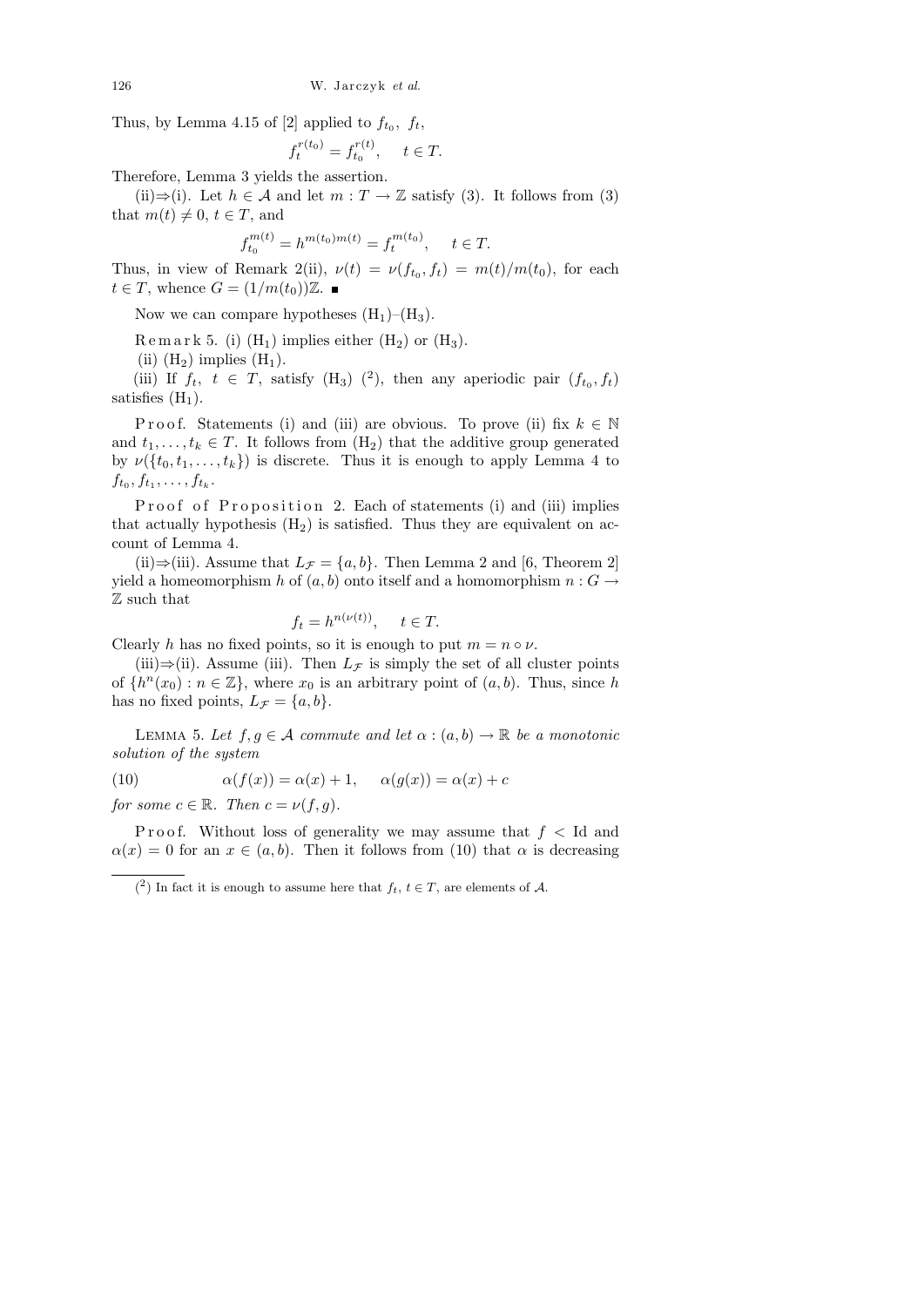and

(11) 
$$
\alpha(f^{n}(x)) = \alpha(x) + n
$$
 and  $\alpha(g^{n}(x)) = \alpha(x) + nc, \quad n \in \mathbb{Z}$ .

Let  $(s_k(x): k \in \mathbb{N})$  be a sequence of integers satisfying (2). Then

$$
\alpha(f^{s_k(x)}(x)) \le \alpha(g^k(x)) \le \alpha(f^{s_k(x)+1}(x)), \quad k \in \mathbb{N},
$$

whence, by (11),  $s_k(x) \leq kc \leq s_k(x) + 1$ ,  $k \in \mathbb{N}$ , and, consequently,  $\nu(f,g)=c.$ 

Proof of Theorem 1. (i) By Proposition 2 there exist a homeomorphism  $h \in \mathcal{A}$  and a function  $m : T \to \mathbb{Z}$  satisfying (3). According to (3) we have  $m(t) \neq 0, t \in T$ , and (cf. Remarks 5(i) and 2(ii))

(12) 
$$
\nu(t) = m(t)/m(t_0), \quad t \in T.
$$

Notice also that  $h$ , being an element of  $A$ , is a strictly increasing function.

It follows from [3, Theorem 2.1 and Lemma 5.1] that the equation

(13) 
$$
\alpha(h(x)) = \alpha(x) + 1/m(t_0)
$$

has a homeomorphic solution depending on an arbitrary function. To complete the proof in this case it is enough to observe that if  $\alpha : (a, b) \to \mathbb{R}$  is a solution of  $(13)$ , then, by  $(3)$  and  $(12)$ ,

$$
\alpha(f_t(x)) = \alpha(h^{m(t)}(x)) = \alpha(x) + m(t)/m(t_0) = \alpha(x) + \nu(t)
$$

for every  $x \in (a, b)$  and  $t \in T$ , i.e.  $\alpha$  satisfies (A).

(ii) Let  $\gamma$  be any homeomorphism of  $(a, b)$  onto R satisfying (cf. [3, Theorem 2.1 and Lemma 5.1]) the equation

$$
\gamma(f_{t_0}(x)) = \gamma(x) + 1.
$$

Putting

(14) 
$$
g_t = \gamma \circ f_t \circ \gamma^{-1}, \quad t \in T,
$$

we obtain pairwise commuting homeomorphisms of  $\mathbb R$  onto itself having no fixed points. Moreover,

$$
g_{t_0}(u) = u + 1, \quad u \in \mathbb{R},
$$

the functions  $g_t$ ,  $t \in T$ , satisfy hypothesis (H<sub>1</sub>) with  $a = -\infty$  and  $b = \infty$ , and

$$
\nu(g_{t_0}, g_t) = \nu(f_{t_0}, f_t) = \nu(t), \quad t \in T.
$$

In particular, since  $g_t \circ g_{t_0} = g_{t_0} \circ g_t$ , we have

(15) 
$$
g_t(u+1) = g_t(u) + 1, \quad u \in \mathbb{R}, \ t \in T.
$$

Denote by  $S^1$  the unit circle  $\{z \in \mathbb{C} : |z| = 1\}$  with positive orientation. If  $z_1, z_2 \in S^1$ , then there are (unique) reals  $u_1, u_2$  such that  $0 \le u_1 \le u_2$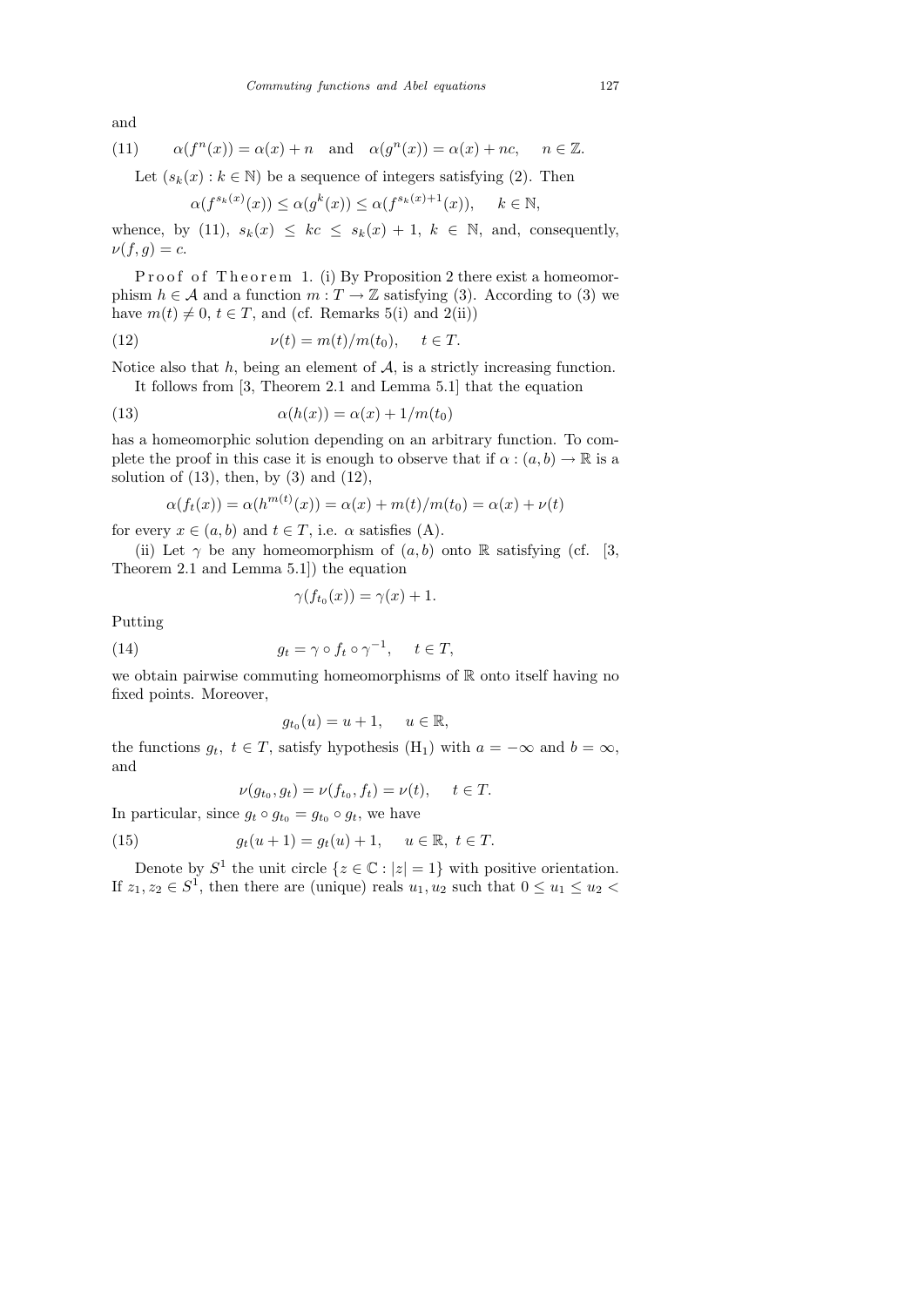$u_1 + 1 < 2$  and  $z_1 = e^{2\pi i u_1}$ ,  $z_2 = e^{2\pi i u_2}$ , so we can correctly define the arc  $\overline{[z_1,z_2]}$  putting

$$
\overrightarrow{[z_1, z_2]} = \{e^{2\pi i u} : u \in [u_1, u_2)\}.
$$

Set

(16) 
$$
h_t = g_t - [g_t(0)], \quad t \in T,
$$

where  $[x]$  stands for the greatest integer not exceeding x. It follows from  $(15)$  that

(17) 
$$
h_t(u+1) = h_t(u) + 1, \quad u \in \mathbb{R}, \ t \in T.
$$

Thus the formula

$$
H_t(e^{2\pi iu}) = e^{2\pi i h_t(u)}
$$

correctly defines homeomorphisms  $H_t$ ,  $t \in T$ , of  $S^1$  onto itself. Since, by (15),

(18) 
$$
g_t(u+p) = g_t(u) + p, \quad u \in \mathbb{R}, t \in T, p \in \mathbb{Z},
$$

it follows from (16) that  $h_t$ ,  $t \in T$ , are pairwise commuting. Consequently, so are  $H_t$ ,  $t \in T$ .

Fix a  $z_0 \in S^1$ . We shall prove that the orbit

(19) 
$$
\{H_{t_1}^{n_1} \circ \ldots \circ H_{t_k}^{n_k}(z_0) : k \in \mathbb{N}, t_1, \ldots, t_k \in T, n_1, \ldots, n_k \in \mathbb{Z}\}
$$

is infinite. Let  $z_0 = e^{2\pi i u_0}$  for a  $u_0 \in \mathbb{R}$ . Fix a  $p \in \mathbb{N}$ . By the density of G we can find  $k \in \mathbb{N}$ ,  $t_1, \ldots, t_k \in T$  and  $n_1, \ldots, n_k \in \mathbb{Z}$  such that

(20) 
$$
0 < n_1 \nu(t_1) + \ldots + n_k \nu(t_k) < 1/p.
$$

Suppose that

$$
H_{t_1}^{j n_1} \circ \ldots \circ H_{t_k}^{j n_k}(z_0) = H_{t_1}^{l n_1} \circ \ldots \circ H_{t_k}^{l n_k}(z_0)
$$

for some  $j, l \in \{0, \ldots, p\}$ . Then

$$
g_{t_1}^{jn_1} \circ \ldots \circ g_{t_k}^{jn_k}(u_0) = g_{t_1}^{l n_1} \circ \ldots \circ g_{t_k}^{l n_k}(u_0) + m
$$

for an  $m \in \mathbb{Z}$ , i.e.

$$
g_{t_1}^{jn_1} \circ \ldots \circ g_{t_k}^{jn_k}(u_0) = g_{t_0}^m \circ g_{t_1}^{l n_1} \circ \ldots \circ g_{t_k}^{l n_k}(u_0),
$$

whence, according to [2, Lemma 4.14],

$$
(j-l)(n_1\nu(t_1)+\ldots+n_k\nu(t_k))=m\nu(t_0)=m.
$$

Thus by (20) we obtain  $j = l$ . In this way we have proved that for each  $p \in \mathbb{N}$  the orbit (19) has at least p different points, which means that it is infinite.

Theorem 2 yields a Borel probability measure  $\mu$  on  $S^1$  such that

(21) 
$$
\mu(H_t(A)) = \mu(A), \quad t \in T,
$$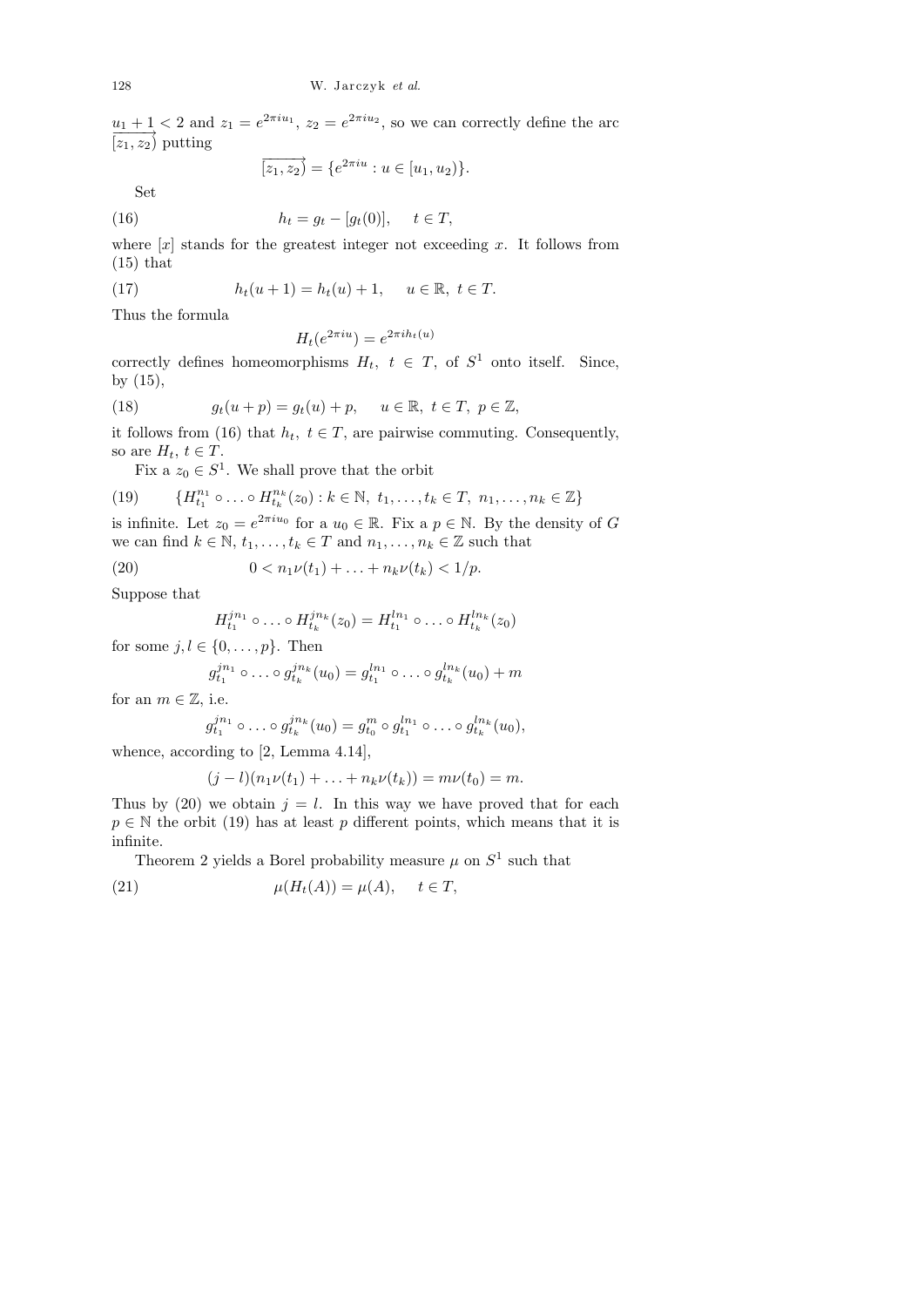for every Borel subset A of  $S^1$ . Define  $\beta_0 : [0,1) \to \mathbb{R}$  and  $\beta : \mathbb{R} \to \mathbb{R}$  by

$$
\beta_0(u) = \mu(\overrightarrow{1, e^{2\pi i u}})
$$
 and  $\beta(u) = \beta_0(u - [u]) + [u].$ 

Since  $\beta$  is the distribution of a measure, it is increasing and left continuous. Fix a  $u_0 \in \mathbb{R}$  and put  $z_0 = e^{2\pi i u_0}$  and  $c = \beta(u_0 +) - \beta(u_0)$ . Then  $\mu({z_0}) = c$ and (21) implies that

$$
\mu(\{H_{t_1}^{n_1} \circ \ldots \circ H_{t_k}^{n_k}(z_0)\}) = \mu(\{z_0\}) = c
$$

for any  $k \in \mathbb{N}, t_1, \ldots, t_k \in T$  and  $n_1, \ldots, n_k \in \mathbb{Z}$ . Thus, since the orbit (19) is infinite, we have  $c = 0$ . This means that  $\beta$  is continuous.

We shall show that

(22) 
$$
\beta(g_t(u)) = \beta(u) + \nu(t), \quad t \in T.
$$

By the definition of  $\beta$  we have

(23) 
$$
\beta(u+1) = \beta(u) + 1, \quad u \in \mathbb{R}.
$$

Fix a  $t \in T$ . It follows from  $(H_1)$  that either there is a  $p \in \mathbb{Z}$  for which

$$
g_t(u) = g_{t_0}^p(u), \quad u \in \mathbb{R},
$$

or for each  $p \in \mathbb{Z}$ ,

$$
g_t(u) \neq g_{t_0}^p(u), \quad u \in \mathbb{R}.
$$

In the first case we have  $g_t(u) = u + p$ ,  $u \in \mathbb{R}$ , so, using (23), we see that for any  $u \in \mathbb{R}$ ,

$$
\beta(g_t(u)) = \beta(u+p) = \beta(u)+p = \beta(u)+\nu(t).
$$

Thus we can assume that  $g_t(u) \neq u + p$ ,  $u \in \mathbb{R}$ ,  $p \in \mathbb{Z}$ . Then (cf. (16))

(24) 
$$
u < h_t(u) < u + 1, \quad u \in \mathbb{R}.
$$

Put  $u_0 = h_t^{-1}(1)$  and observe that  $u_0 \in (0,1)$  by  $(24)$ . We now verify that

(25) 
$$
H_t(e^{2\pi i u}) \in \overrightarrow{[H_t(1), 1]}, \quad u \in [0, u_0),
$$

and

(26) 
$$
H_t(e^{2\pi i u}) \in \overrightarrow{[1, H_t(1)]}, \quad u \in [u_0, 1).
$$

Indeed, if  $u \in [0, u_0)$ , then, by  $(24)$ ,  $h_t(0) \leq h_t(u) < h_t(u_0) = 1 < h_t(0) + 1$ , whence

$$
H_t(e^{2\pi i u}) = e^{2\pi i h_t(u)} \in \overrightarrow{[e^{2\pi i h_t(0)}, e^{2\pi i})} = \overrightarrow{[H_t(1), 1)}.
$$

Similarly, if  $u \in [u_0, 1)$ , then, by (24) and (17),  $0 \le h_t(u) - 1 < h_t(1) - 1 =$  $h_t(0)$ , whence

$$
H_t(e^{2\pi iu}) = e^{2\pi i (h_t(u)-1)} \in \overrightarrow{[e^0, e^{2\pi i h_t(0)})} = \overrightarrow{[1, H_t(1))}.
$$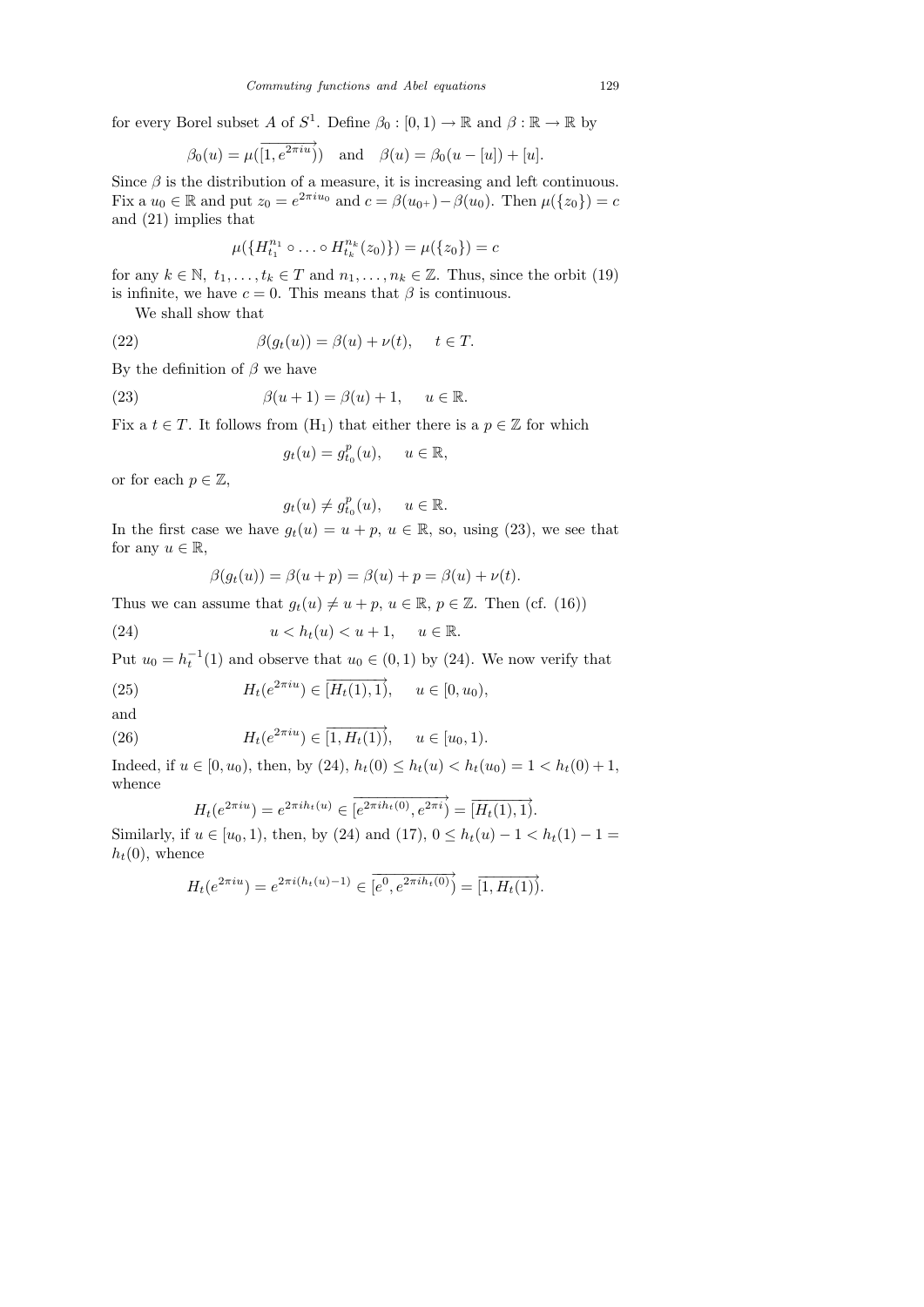130 W. Jarczyk *et al.*

Let  $c_t = \mu(\overrightarrow{[1, H_t(1)]})$ . Fix a  $u \in [0, u_0)$  and put  $z = e^{2\pi i u}$ . Then  $0 < h_t(u) < 1$  and, by (25),  $H_t(z) \in \overline{[H_t(1),1)}$ . Thus (21) implies that

$$
\beta(h_t(u)) = \beta_0(h_t(u)) = \mu(\overline{[1, e^{2\pi i h_t(u)}]}) = \mu(\overline{[1, H_t(z)})
$$
  
=  $\mu(\overline{[1, H_t(1)]}) + \mu(\overline{[H_t(1), H_t(z)}) = c_t + \mu(H_t(\overline{[1, z]}))$   
=  $c_t + \mu(\overline{[1, z]}) = c_t + \beta_0(u) = c_t + \beta(u).$ 

Now fix a  $u \in [u_0, 1)$  and let  $z = e^{2\pi i u}$ . Then  $1 \leq h_t(u) < 2$  and it follows from (26) that  $H_t(z) \in [1, H_t(1)]$ . Therefore, in view of (21),

$$
\beta(h_t(u)) = \beta_0(h_t(u) - 1) + 1 = 1 + \mu(\overline{[1, e^{2\pi i (h_t(u) - 1)}}))
$$
  
= 1 +  $\mu(\overline{[1, e^{2\pi i h_t(u)}})) = 1 + \mu(\overline{[1, H_t(z)}))$   
= 1 +  $\mu(\overline{[1, H_t(1)])} - \mu(\overline{[H_t(z), H_t(1)}))$   
= 1 +  $c_t - \mu(H_t(\overline{[z, 1]})) = 1 + c_t - \mu(\overline{[z, 1]})$   
=  $c_t + \mu(\overline{[1, z)}) = c_t + \beta_0(u) = c_t + \beta(u).$ 

Therefore, if  $u \in [0, 1)$ , then, by (16) and (23),

 $\beta(g_t(u)) = \beta(h_t(u) + [g_t(0)]) = \beta(h_t(u)) + [g_t(0)] = \beta(u) + c_t + [g_t(0)].$ 

Hence and from (18) and (23) it follows that for any  $u \in \mathbb{R}$ ,

$$
\beta(g_t(u)) = \beta(g_t(u - [u])) + [u] = \beta(u - [u]) + c_t + [g_t(0)] + [u]
$$
  
=  $\beta(u) + c_t + [g_t(0)].$ 

Using Lemma 5 we infer that actually  $c_t + [g_t(0)] = \nu(t)$ . Consequently,

$$
\beta(g_t(u)) = \beta(u) + \nu(t), \quad u \in \mathbb{R}.
$$

Put  $\alpha = \beta \circ \gamma$ . Then  $\alpha$  is continuous and monotonic. Moreover, by (14) and (22), we have for any  $t \in T$  and  $x \in (a, b)$ ,

$$
\alpha(f_t(x)) = \beta(\gamma(f_t(x))) = \beta(g_t(\gamma(x)))
$$
  
=  $\beta(\gamma(x)) + \nu(t) = \alpha(x) + \nu(t),$ 

that is,  $\alpha$  is a solution of (A).

It follows from Propositions 1 and 2 that  $L_{\mathcal{F}} \cap (a, b) \neq \emptyset$ . Let  $\alpha_1, \alpha_2$ :  $(a, b) \rightarrow \mathbb{R}$  be solutions of (A) which are continuous at a common point  $x_0 \in L_{\mathcal{F}} \cap (a, b)$ . Put  $\alpha = \alpha_2 - \alpha_1$ . If  $x \in (a, b)$ , then  $\alpha(f_t(x)) = \alpha(x)$ ,  $t \in T$ , which means that  $\alpha|_{C_{\mathcal{F}}(x)}$  is constant. Thus, by the continuity of  $\alpha$  at  $x_0$ ,

$$
\alpha(x) = \alpha(x_0), \quad x \in (a, b),
$$

and, consequently,  $\alpha_2 = \alpha_1 + c$  for a  $c \in \mathbb{R}$ .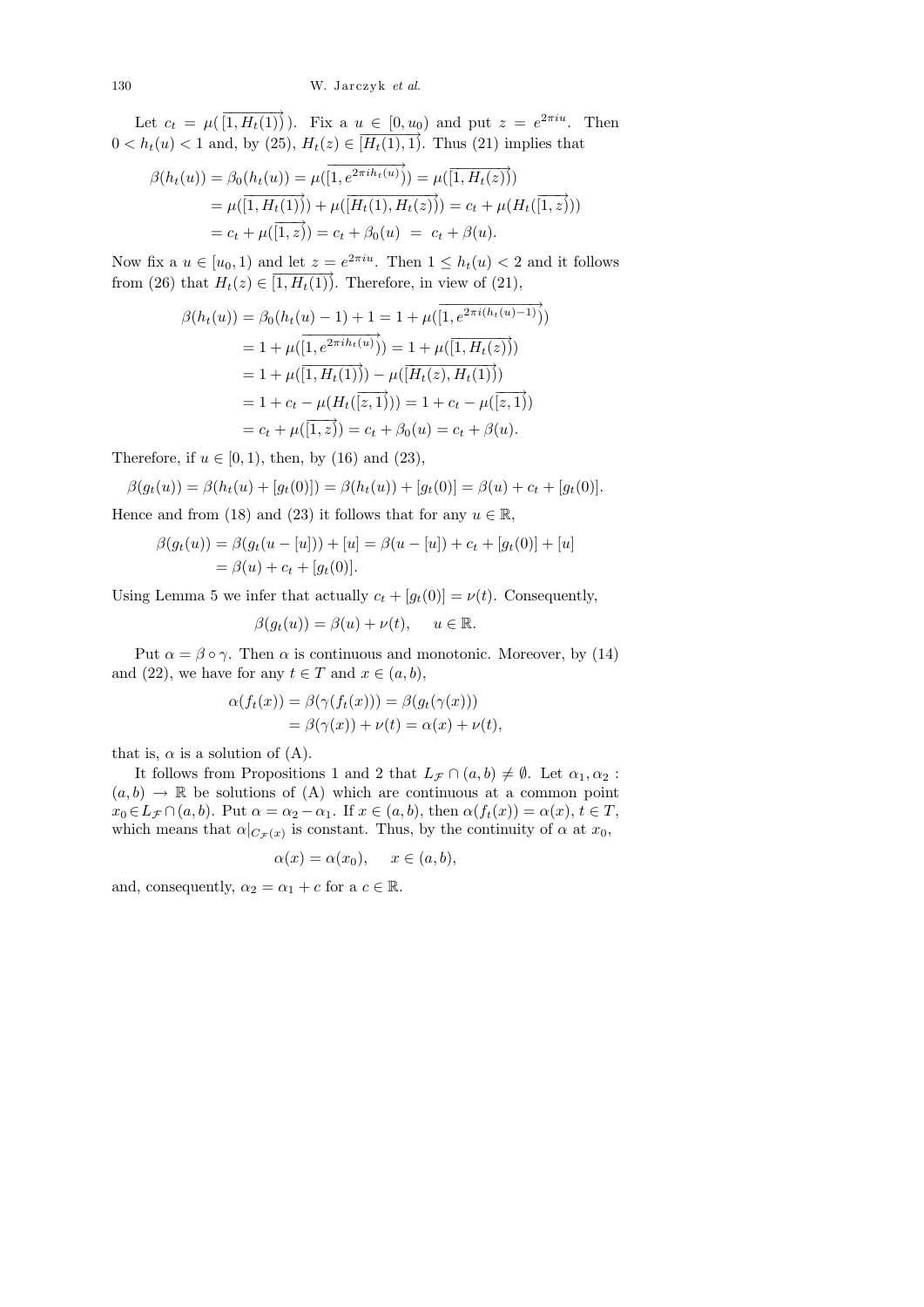It is clear that  $L_{\mathcal{F}} \subset \text{cl } C_{\mathcal{F}}(x)$ ,  $x \in (a, b)$ . If  $x \in L_{\mathcal{F}} \cap (a, b)$ , then, by Proposition 1(ii),  $C_{\mathcal{F}}(x) \subset L_{\mathcal{F}}$ . Consequently,

(27) 
$$
\operatorname{cl} C_{\mathcal{F}}(x) = L_{\mathcal{F}}, \quad x \in L_{\mathcal{F}} \cap (a, b).
$$

Let  $\alpha : (a, b) \to \mathbb{R}$  be a continuous solution of (A). Then  $\alpha$  is monotonic and

(28) 
$$
\alpha(C_{\mathcal{F}}(x)) = \alpha(x) + G, \quad x \in (a, b).
$$

Fix an  $x \in L_{\mathcal{F}} \cap (a, b)$ . Since  $\alpha$  is continuous and monotonic and G is dense in  $\mathbb{R}$ , from (28) we have

$$
\alpha(\operatorname{cl} C_{\mathcal{F}}(x) \cap (a, b)) = \operatorname{cl} \alpha(C_{\mathcal{F}}(x)) = \operatorname{cl}(\alpha(x) + G)
$$

$$
= \alpha(x) + \operatorname{cl} G = \mathbb{R},
$$

which means (cf.  $(27)$ ) that

(29) 
$$
\alpha(L_{\mathcal{F}} \cap (a,b)) = \mathbb{R}.
$$

Now assume that  $\alpha$  is invertible. Then it is a homeomorphism and, by (29),  $L_{\mathcal{F}}$  is an interval. Consequently, Proposition 1(iii) shows that  $L_{\mathcal{F}} = [a, b].$ 

Conversely, assume that  $L_{\mathcal{F}} = [a, b]$  and suppose that  $\alpha$  is not invertible. Let I be a proper interval of constancy of  $\alpha$  and let  $x_0 \in (a, b)$ . Since  $I \subset L_{\mathcal{F}}$ , we can find  $u, v \in I \cap C_{\mathcal{F}}(x_0)$  such that  $u \neq v$ . Choose  $k \in \mathbb{N}, t_1, \ldots, t_k \in T$ and  $n_1, \ldots, n_k, m_1, \ldots, m_k \in \mathbb{Z}$  for which

$$
u = f_{t_1}^{n_1} \circ \dots \circ f_{t_k}^{n_k}(x_0)
$$
 and  $v = f_{t_1}^{m_1} \circ \dots \circ f_{t_k}^{m_k}(x_0)$ .

Then, by (A),

$$
\alpha(x_0) + n_1 \nu(t_1) + \ldots + n_k \nu(t_k)
$$
  
=  $\alpha(f_{t_1}^{n_1} \circ \ldots \circ f_{t_k}^{n_k}(x_0)) = \alpha(u) = \alpha(v)$   
=  $\alpha(f_{t_1}^{m_1} \circ \ldots \circ f_{t_k}^{m_k}(x_0)) = \alpha(x_0) + m_1 \nu(t_1) + \ldots + m_k \nu(t_k),$ 

whence  $n_1\nu(t_1) + ... + n_k\nu(t_k) = m_1\nu(t_1) + ... + m_k\nu(t_k)$ . Now Lemma 1 yields

$$
u = f_{t_1}^{n_1} \circ \dots \circ f_{t_k}^{n_k}(x_0) = f_{t_1}^{m_1} \circ \dots \circ f_{t_k}^{m_k}(x_0) = v,
$$

a contradiction. Thus  $\alpha$  is invertible, which completes the proof.  $\blacksquare$ 

3. Some consequences. Notice that proving the "uniqueness" part of Theorem 1 for  $G$  dense in  $\mathbb{R}$ , we have actually proved the uniqueness of solutions in the class of functions continuous at a point of  $L_{\mathcal{F}} \cap (a, b)$ . Thus we also have the following fact.

COROLLARY 1. Let  $\mathcal{F} = \{f_t : t \in T\}$  satisfy hypothesis  $(H_1)$  and assume that G is dense in R. If  $\alpha : (a, b) \to \mathbb{R}$  is a solution of system (A) which is continuous at a point of  $L_{\mathcal{F}} \cap (a, b)$ , then  $\alpha$  is continuous.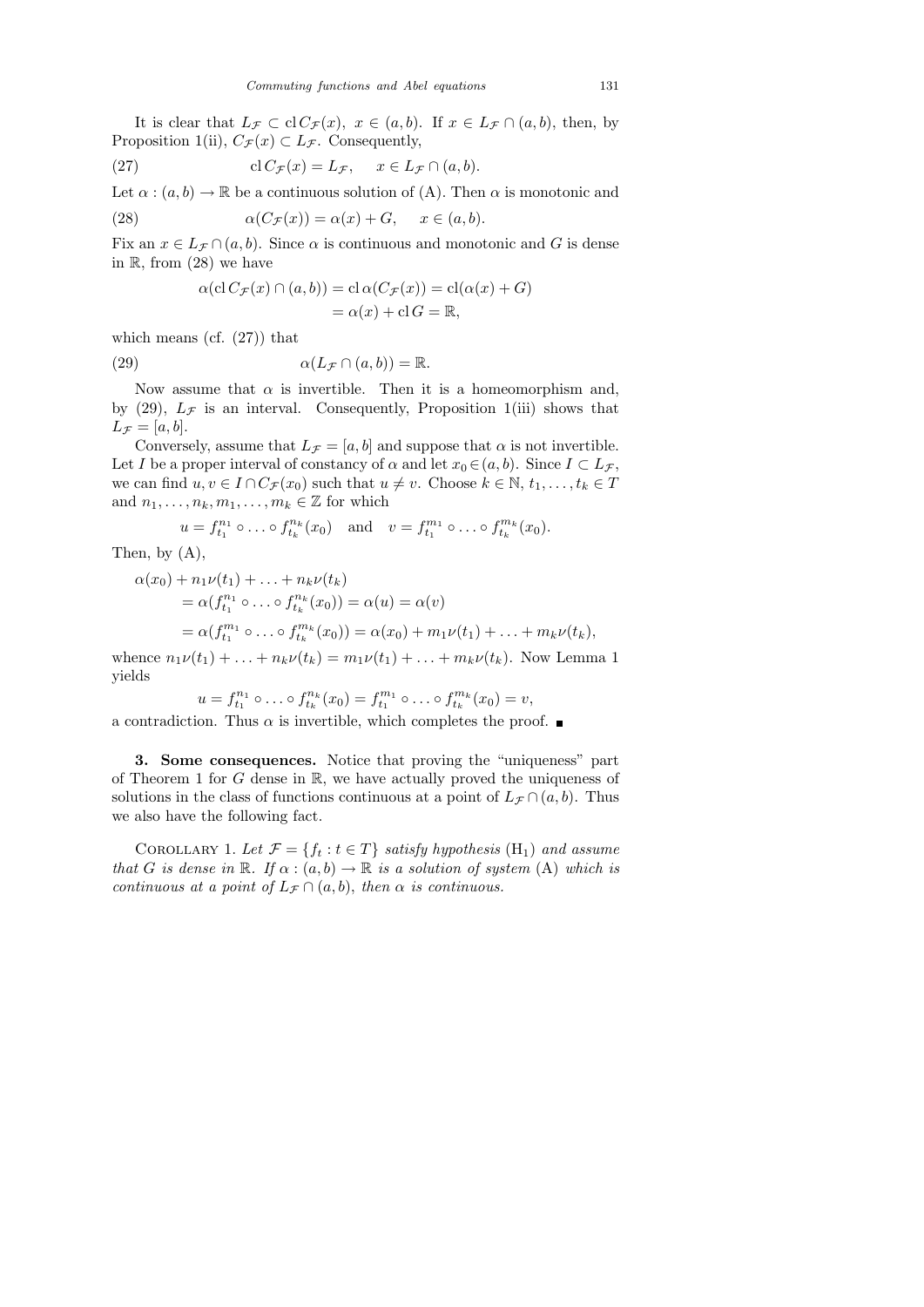By Remark 5(ii) the following result can be immediately deduced from Theorem 1.

THEOREM 3. Let  $\mathcal{F} = \{f_t : t \in T\}$  satisfy hypothesis  $(H_2)$ .

(i) Assume that the group  $G$  is discrete. Then system  $(A)$  has a homeomorphic solution depending on an arbitrary function.

(ii) Assume that  $G$  is dense in  $\mathbb R$ . Then  $(A)$  has a unique (up to an additive constant) continuous solution  $\alpha : (a, b) \to \mathbb{R}$ . This solution is monotonic and  $\alpha(L_{\mathcal{F}} \cap (a, b)) = \mathbb{R}$ . Moreover,  $\alpha$  is invertible if and only if  $L_{\mathcal{F}} = [a, b]$ .

COROLLARY 2. Let  $\mathcal{F} = \{f_t : t \in \mathbb{Q}\} \subseteq \mathcal{A}$  satisfy  $\binom{3}{k}$ 

(30) 
$$
f_s \circ f_t = f_{s+t}, \quad s, t \in \mathbb{Q}.
$$

Then the system

$$
\alpha(f_t(x)) = \alpha(x) + t, \quad t \in \mathbb{Q},
$$

has a unique (up to an additive constant) continuous solution  $\alpha : (a, b) \to \mathbb{R}$ . This solution is monotonic and  $\alpha(L_{\mathcal{F}} \cap (a, b)) = \mathbb{R}$ . Moreover,  $\alpha$  is invertible if and only if  $L_{\mathcal{F}} = [a, b]$ .

Proof. It follows from (30) that  $f_{m/n}^n = f_m = f_1^m$ ,  $m \in \mathbb{Z}$ ,  $n \in \mathbb{N}$ . Thus, putting  $T = \mathbb{Q}$  and  $t_0 = 1$ , we see that F satisfies  $(H_2)$  and (cf. Remark 2(ii))  $\nu(f_1, f_{m/n}) = m/n$ ,  $m \in \mathbb{Z}$ ,  $n \in \mathbb{N}$ , i.e.  $\nu(t) = t$ ,  $t \in T$ . Hence  $G = \mathbb{Q}$  and to get the assertion it is enough to apply Theorem 3(ii).

Before stating another consequence of Theorem 1 we need two more facts.

LEMMA 6. Let  $f, g, h$  be pairwise commuting elements of  $A$  and assume that the pair  $(f, g)$  is aperiodic. Then any continuous solution  $\alpha : (a, b) \to \mathbb{R}$ of the system

(31) 
$$
\alpha(f(x)) = \alpha(x) + 1, \quad \alpha(g(x)) = \alpha(x) + \nu(f, g)
$$

satisfies also the equation

$$
\alpha(h(x)) = \alpha(x) + \nu(f, h).
$$

P r o o f. Let  $\alpha : (a, b) \to \mathbb{R}$  be a continuous solution of (31) and put  $\beta = \alpha \circ h$ . Then for any  $x \in (a, b)$ ,

$$
\beta(f(x)) = \alpha(h(f(x))) = \alpha(f(h(x))) = \alpha(h(x)) + 1 = \beta(x) + 1
$$

and

$$
\beta(g(x)) = \alpha(h(g(x))) = \alpha(g(h(x))) = \alpha(h(x)) + \nu(f, g)
$$
  
=  $\beta(x) + \nu(f, g)$ .

Notice that  $\{f, g\}$  satisfies  $(H_1)$ . Moreover, by Remark 2(i),  $\nu(f, g)$  is irrational, so the additive group generated by  $\{1, \nu(f, g)\}\$ is dense in R.

 $(3)$  Such a family is said to be a rational flow or rational iteration group.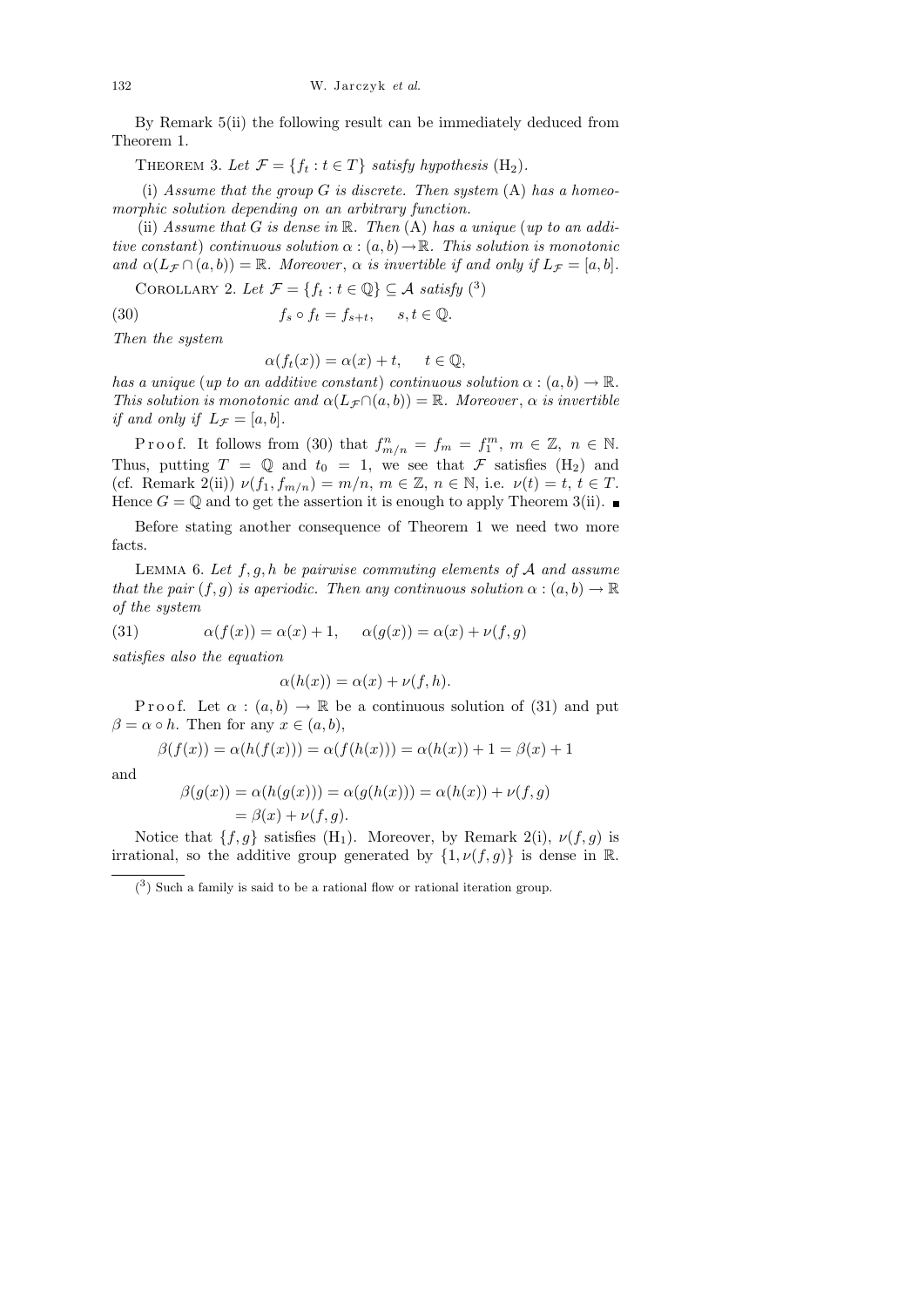Thus, by Theorem 1(ii),  $\alpha$  is monotonic and  $\beta = \alpha + c$  for a  $c \in \mathbb{R}$ , which means that  $\alpha(h(x)) = \alpha(x) + c, x \in (a, b)$ . Now the conclusion follows from Lemma 5.  $\blacksquare$ 

Remark 6. Let  $f, g, h$  be pairwise commuting elements of A and assume that  $(f, g)$  and  $(f, h)$  are aperiodic. Then  $L_{\{f,g\}} = L_{\{f,h\}}$ .

P r o o f. It is enough to prove that  $L_{\{f,h\}} \subset L_{\{f,g\}}$ . By Theorem 1(ii) applied to  $\{f, g\}$  there exists a continuous monotonic solution  $\alpha : (a, b) \to \mathbb{R}$ of (31) satisfying

(32) 
$$
\alpha(L_{\{f,g\}} \cap (a,b)) = \mathbb{R}.
$$

In view of Proposition 1(iii),  $L_{\{f,g\}}$  is closed and  $\{a,b\} \subset L_{\{f,g\}}$ . Thus there are pairwise disjoint open intervals  $I_n$ ,  $n \in \mathbb{N}$ , such that

$$
[a,b] \setminus L_{\{f,g\}} = \bigcup_{n=1}^{\infty} I_n.
$$

Suppose that  $L_{\{f,h\}} \not\subset L_{\{f,g\}}$  and let  $x \in L_{\{f,h\}} \setminus L_{\{f,g\}}$ . Choose a  $k \in \mathbb{N}$  with  $x \in L_{\{f,h\}} \cap I_k$ . Then (cf. Proposition 1(i)) there exist  $u, v \in$  $C_{\{f,h\}}(x) \cap I_k$ ,  $u \neq v$ . Let  $n, m, p, q \in \mathbb{Z}$  be such that  $u = f^n \circ h^m(x)$  and  $v = f^p \circ h^q(x)$ . It follows from (32) and the monotonicity of  $\alpha$  that  $\alpha|_{I_k}$  is constant. Therefore, by Lemma 6,

$$
\alpha(x) + n + m\nu(f, h) = \alpha(f^n \circ h^m(x)) = \alpha(u) = \alpha(v)
$$
  
= 
$$
\alpha(f^p \circ h^q(x)) = \alpha(x) + p + q\nu(f, h),
$$

whence, by irrationality of  $\nu(f, h)$  (cf. Remark 2(i)),  $n = p$  and  $m = q$ . Consequently,  $u = v$ , a contradiction.

In Theorem 4 below L denotes the set  $L_{\{f_{t_0},f_t\}}$ , where  $(f_{t_0},f_t)$  is an arbitrary aperiodic pair. Hypothesis (H3) ensures the existence of such a pair and Remark 6 shows that L does not depend on the choice of it.

THEOREM 4. Assume  $(H_3)$ . Then system  $(A)$  has a unique (up to an additive constant) continuous solution  $\alpha : (a, b) \to \mathbb{R}$ . This solution is monotonic and  $\alpha(L \cap (a, b)) = \mathbb{R}$ . Moreover,  $\alpha$  is invertible if and only if  $L = [a, b]$ .

P r o o f. Let  $t_1 \in T$  be such that  $(f_{t_0}, f_{t_1})$  is aperiodic and

(33) 
$$
f_{t_0} \circ f_t = f_t \circ f_{t_0}
$$
 and  $f_{t_1} \circ f_t = f_t \circ f_{t_1}, \quad t \in T$ .

By Remark 5(iii),  $\{f_{t_0}, f_{t_1}\}\$  satisfies  $(H_1)$ . Moreover, it follows from Remark 2(i) that  $\nu(t_1)$  is irrational. Since  $\nu(t_0) = 1$ , this means that the additive group generated by  $\{\nu(t_0), \nu(t_1)\}\$ is dense in R. Therefore, according to Theorem 1(ii), there exists a unique (up to an additive constant) continuous solution  $\alpha : (a, b) \to \mathbb{R}$  of the system

$$
(A_{t_1}) \qquad \alpha(f_{t_0}(x)) = \alpha(x) + 1, \quad \alpha(f_{t_1}(x)) = \alpha(x) + \nu(t_1).
$$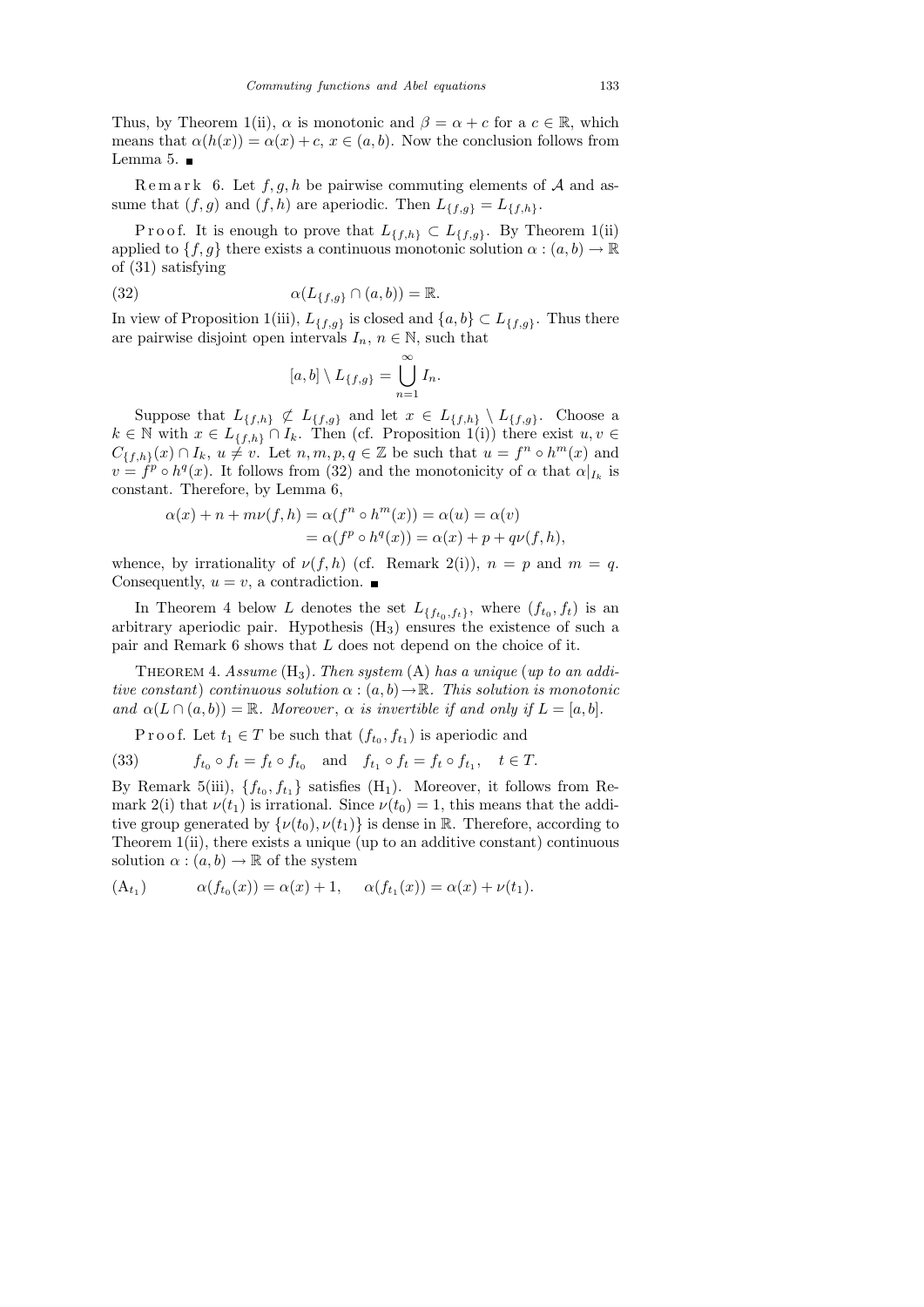Lemma 6 shows that  $\alpha$  satisfies (A). By Theorem 1(ii),  $\alpha$  has all the remaining desired properties.

Notice that we have just proved also the following fact.

Remark 7. Assume (H<sub>3</sub>). If  $t_1 \in T$  is such that  $(f_{t_0}, f_{t_1})$  is aperiodic and (33) is satisfied, then systems (A) and  $(A_{t_1})$  have the same sets of continuous solutions.

Finally, we return to system (1). It turns out that in some cases, (1) can be reduced to (A). First notice that the following fact follows immediately from Lemma 5.

COROLLARY 3. Let  $f_t$ ,  $t \in T$ , be pairwise commuting elements of A and suppose  $\lambda : T \to \mathbb{R}$  does not vanish at  $t_0$ . If system (1) has a monotonic solution defined on  $(a, b)$ , then  $\lambda = c\nu$  for a non-zero  $c \in \mathbb{R}$ .

Regarding continuous solutions of (1) we can prove the following.

COROLLARY 4. Let  $(H_2)$  or  $(H_3)$  be satisfied and suppose  $\lambda : T \to \mathbb{R}$  does not vanish at  $t_0$ . Then (1) has a continuous solution defined on  $(a, b)$  if and only if  $\lambda = c\nu$  for a non-zero  $c \in \mathbb{R}$ .

P r o o f. Assume, for instance, that  $f_{t_0} >$  Id and let  $\alpha : (a, b) \to \mathbb{R}$  be a continuous solution of (1). Then  $\alpha_1 = \alpha/\lambda(t_0)$  satisfies

(34) 
$$
\alpha_1(f_t(x)) = \alpha_1(x) + \lambda(t)/\lambda(t_0), \quad x \in (a, b), t \in T.
$$

Fix a continuous solution  $\alpha_2 : (a, b) \to \mathbb{R}$  of (A) (cf. Theorems 3 and 4) and put  $\alpha_0 = \alpha_1 - \alpha_2$ . By (34) and (A) we have for any  $t \in T$  and  $x \in (a, b)$ ,

$$
\alpha_0(f_t(x)) = \alpha_1(f_t(x)) - \alpha_2(f_t(x)) \n= (\alpha_1(x) + \lambda(t)/\lambda(t_0)) - (\alpha_2(x) + \nu(t)) \n= \alpha_0(x) + \lambda(t)/\lambda(t_0) - \nu(t).
$$

In particular,

$$
\alpha_0(f_{t_0}(x)) = \alpha_0(x), \quad x \in (a, b).
$$

Therefore  $\alpha_0((a, b)) = \alpha_0([x_0, f_{t_0}(x_0)])$ , where  $x_0$  is an arbitrary point of  $(a, b)$ . Hence,  $\alpha_0$  is bounded. Moreover,

$$
\alpha_2(f_t^n(x)) = \alpha_0(x) + n(\lambda(t)/\lambda(t_0) - \nu(t)), \quad x \in (a, b), t \in T,
$$

for every  $n \in \mathbb{N}$ . Therefore the boundedness of  $\alpha_0$  implies that  $\lambda(t)/\lambda(t_0)$  –  $\nu(t) = 0, t \in T$ , i.e.  $\lambda = \lambda(t_0)\nu$ . The converse statement follows from Theorems 3 and 4.  $\blacksquare$ 

Acknowledgements. The research of the first author was supported by the Mathematics Department of Silesian University (Iterative Functional Equations and Real Analysis program).